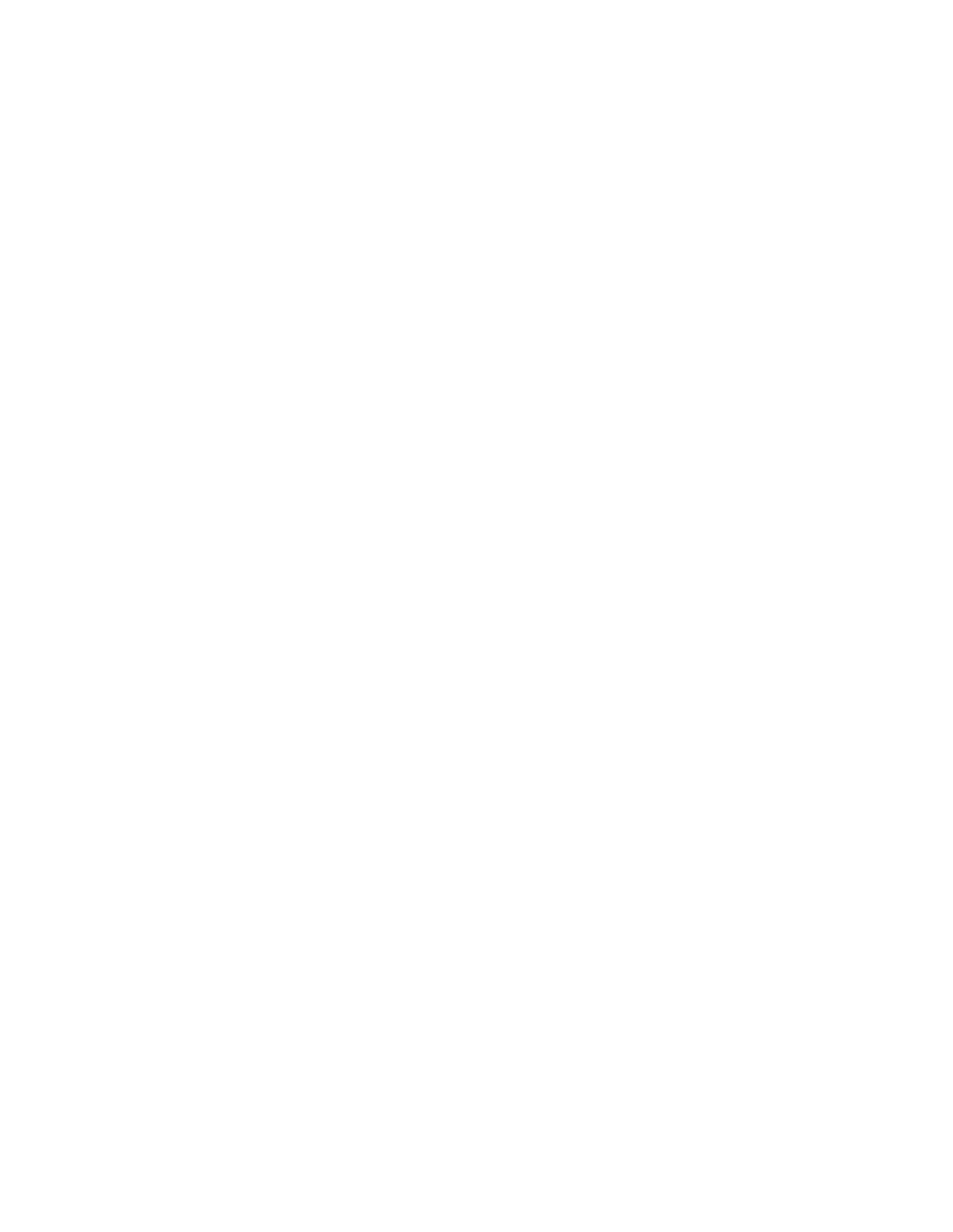# Montevideo consensus on population and development

First session of the Regional Conference on Population and Development in Latin America and the Caribbean Full integration of population dynamics into rights-based sustainable development with equality: key to the Cairo Programme of Action beyond 2014



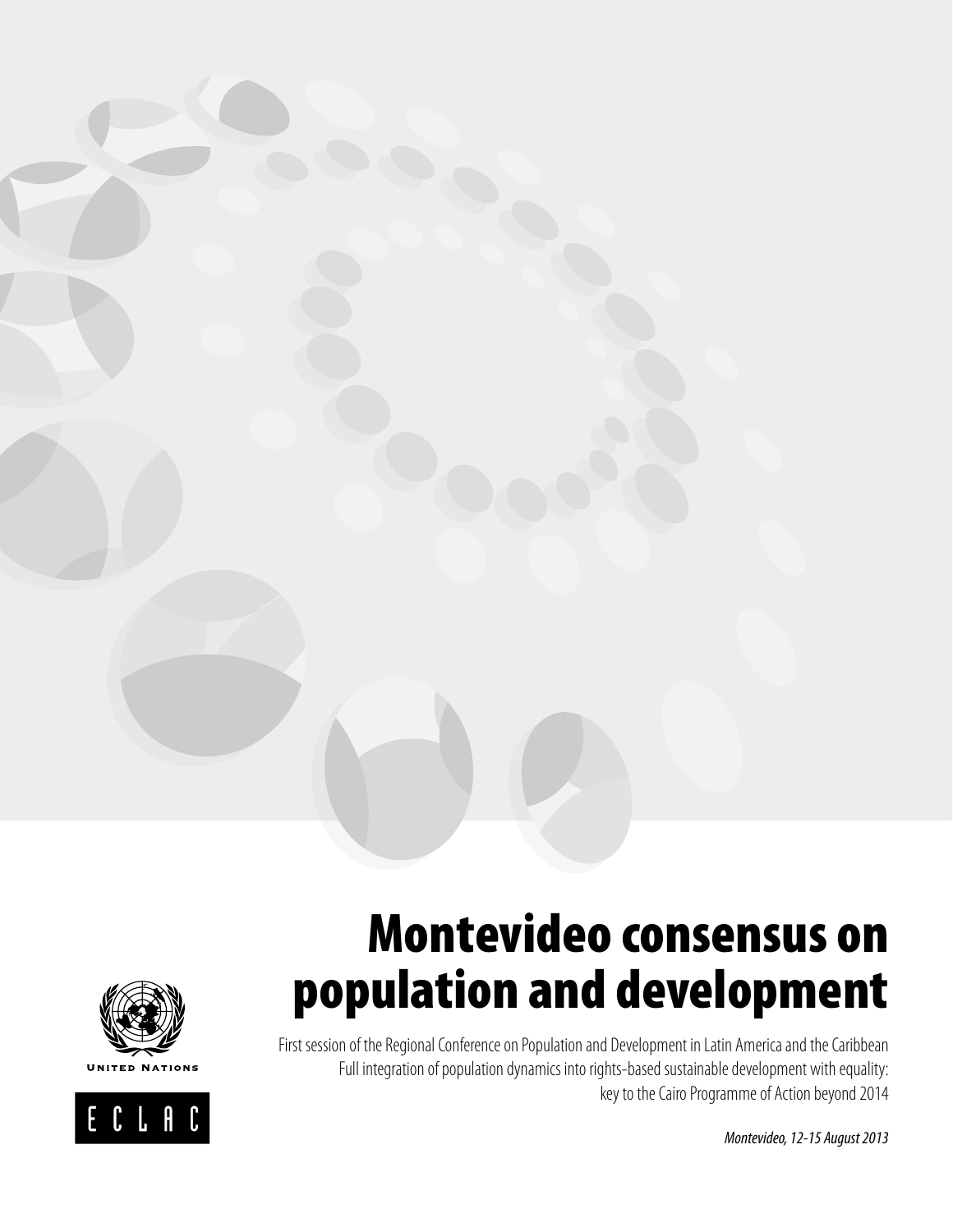LC/L.3697

The first session of the Regional Conference on Population and Development in Latin America and the Caribbean. Full integration of population dynamics into rights-based sustainable development with equality: key to the Cairo Programme of Action beyond 2014 was organized by ECLAC and the Government of Costa Rica. The first session was held in Montevideo,Uruguay, from 12 to 15 August 2013, and counted on the support of the United Nations Population Fund (UNFPA).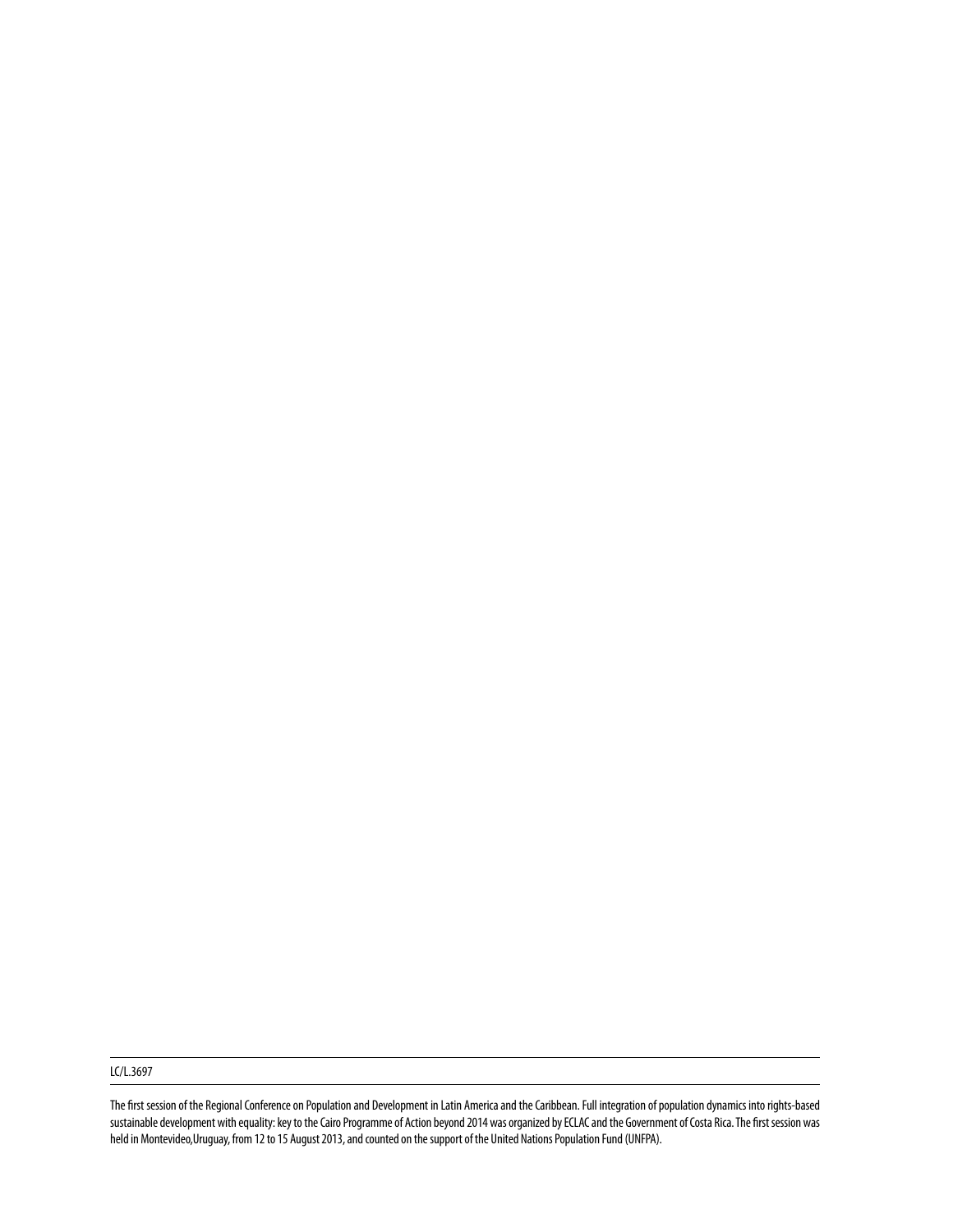# **Contents**

|                                                                                     |                                                                                            | Page |
|-------------------------------------------------------------------------------------|--------------------------------------------------------------------------------------------|------|
|                                                                                     |                                                                                            |      |
|                                                                                     |                                                                                            |      |
| А.                                                                                  | Full integration of population dynamics into sustainable development                       |      |
| <b>B.</b>                                                                           | Rights, needs, responsibilities and requirements of girls, boys, adolescents               |      |
| C.                                                                                  | Ageing, social protection and socioeconomic challenges __________________________ 18       |      |
| D.                                                                                  |                                                                                            |      |
| Ε.                                                                                  | Gender equality 23                                                                         |      |
| F.                                                                                  | International migration and protection of the human rights of all migrants ____________ 26 |      |
| G.                                                                                  |                                                                                            |      |
| Η.                                                                                  | Indigenous peoples: interculturalism and rights <b>Manual Engineer and Fights</b> 30       |      |
| I.                                                                                  |                                                                                            |      |
| J.                                                                                  | Frameworks for the implementation of the future regional agenda                            | 31   |
|                                                                                     |                                                                                            |      |
| Appendix 1 Reservation presented by the delegation of Guatemala <b>Consenses</b> 38 |                                                                                            |      |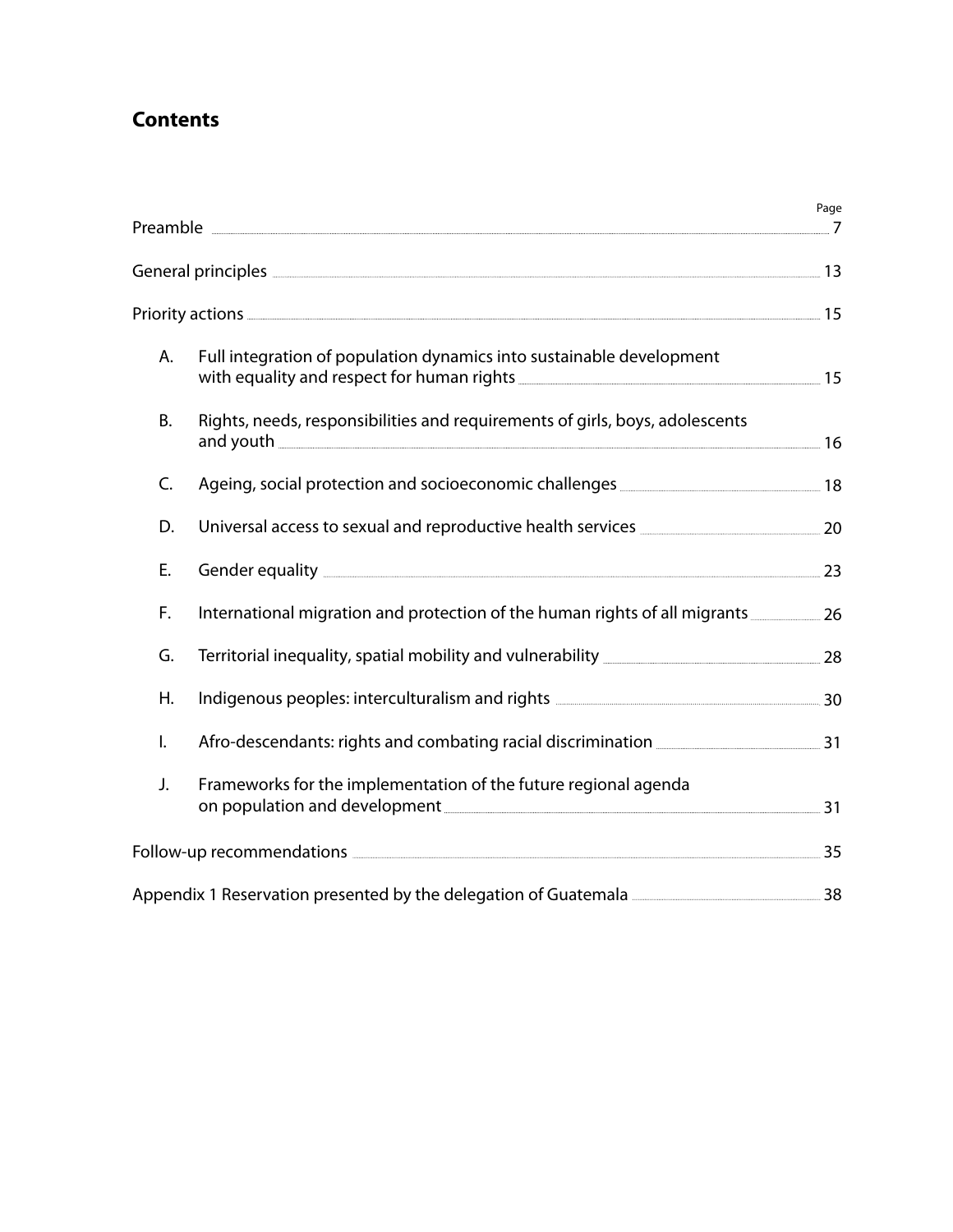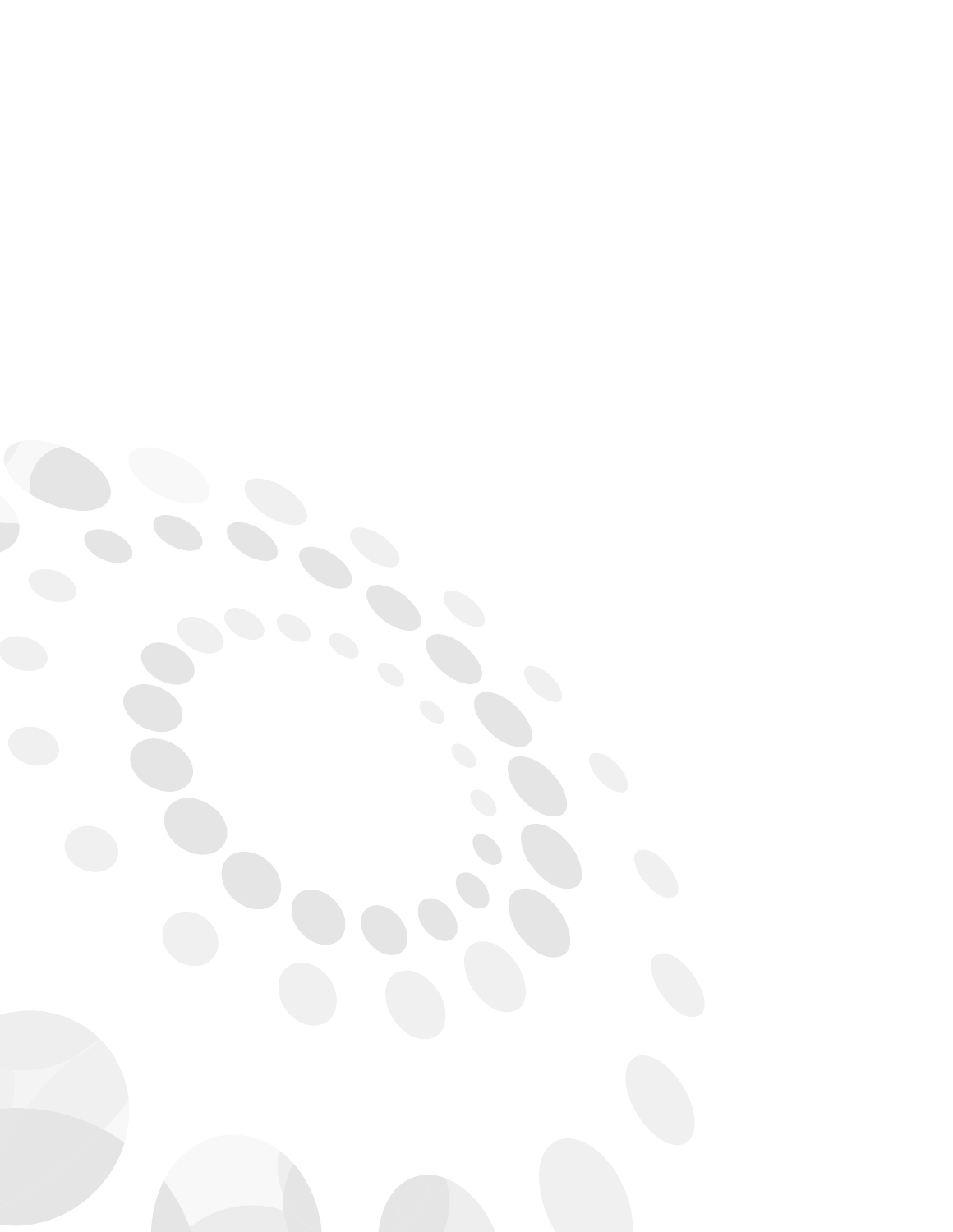*The representatives of the countries participating in the first session of the Regional Conference on Population and Development in Latin America and the Caribbean, held in Montevideo from 12 to 15 August 2013,*

## **Preamble**

- *Bearing in mind* that the main focus of this first session has been the Programme of Action of the International Conference on Population and Development in Latin America and the Caribbean beyond 2014, the aim being to review the progress achieved in Latin America and the Caribbean over the past 20 years, and to identify key measures for furthering its implementation with emphasis on emerging issues at the regional level relating to population and development, human well-being and dignity, and to their sustainability,
- *Reaffirming* the relevance of the goals and objectives of the Programme of Action of the International Conference on Population and Development, adopted in Cairo in September 1994,
- *Reaffirming also* the key actions for the further implementation of the Programme of Action of the International Conference on Population and Development adopted by the General Assembly at its twenty-first special session, which was held in New York from 30 June to 2 July 1999,
- *Recalling* the Latin American and Caribbean Consensus on Population and Development, adopted in Mexico City in May 1993; and the Latin American and Caribbean Regional Plan of Action on Population and Development, adopted in 1994 by the Economic Commission for Latin America and the Caribbean in resolution 536(XXV),
- *Taking into account* resolution 65/234, adopted by the General Assembly of the United Nations on 22 December 2010, in which it decided to extend the Cairo Programme of Action and the key actions for its further implementation beyond 2014 and called for an operational review of its implementation in order to respond to the important new challenges that are relevant to population and development and to strengthen the integration of population and development issues in global development processes,
- *Taking into account also* its decision in that resolution that the Commission on Population and Development, should convene an interactive discussion during its forty-seventh session on the assessment of the status of implementation of the Cairo Programme of Action as well as its decision in resolution 67/250 of 2013 to hold the special session of the General Assembly on the follow-up to the Programme of Action of the International Conference on Population and Development on 22 September 2014 in New York,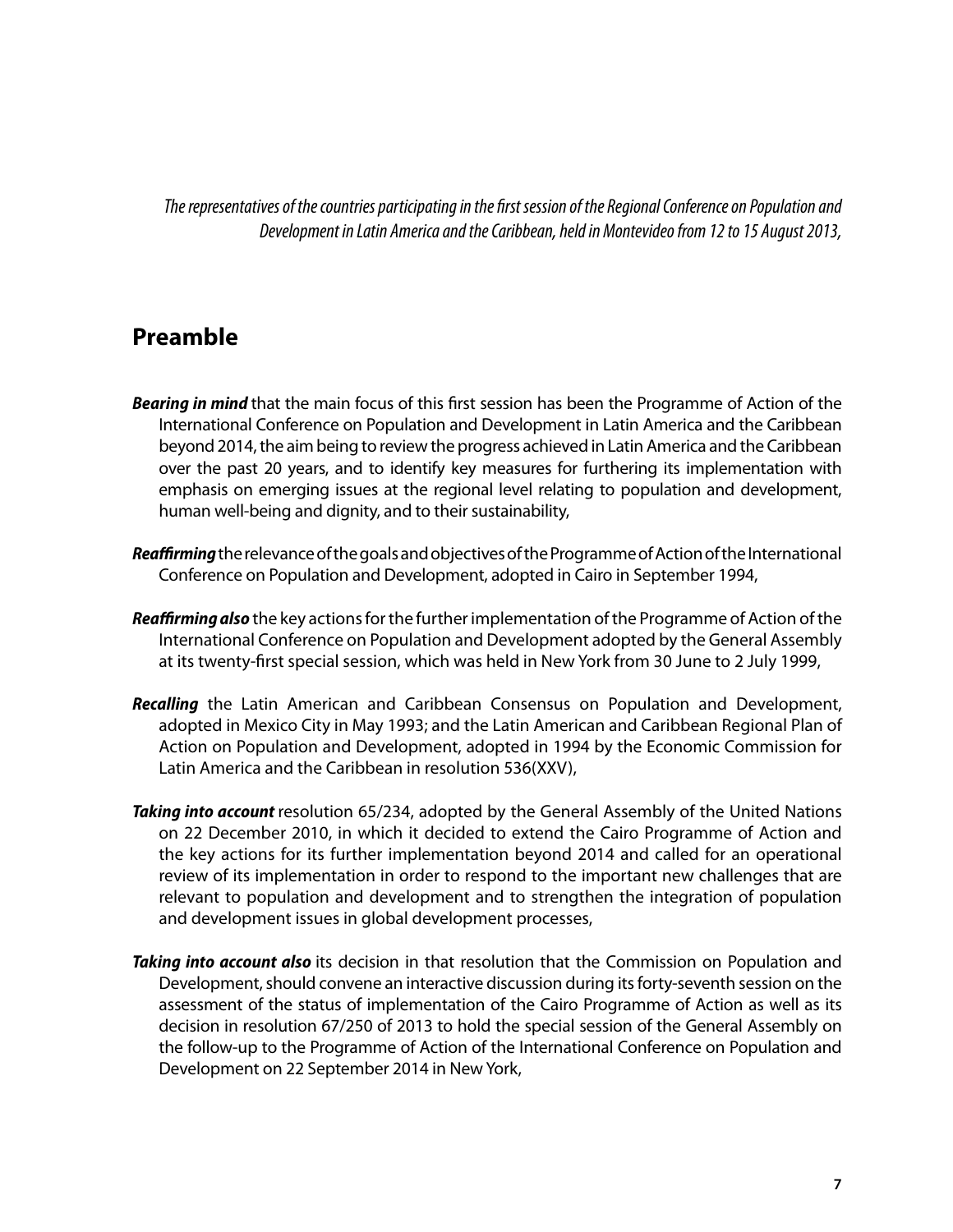- *Reiterating* the earlier agreements of the Ad Hoc Committee on Population and Development of the Economic Commission for Latin America and the Caribbean, in particular the agreements adopted at its last meeting, held in Quito from 4 to 6 July 2012, which were ratified at the thirty-fourth session of the Commission,
- *Bearing in mind* resolution 60/265, adopted by the General Assembly of the United Nations on 30 June 2006, wherein Member States are urged to achieve the goal of universal access to reproductive health by 2015, established at the International Conference on Population and Development,
- *Keeping in mind* the Convention on the Elimination of All Forms of Discrimination against Women, the Platform for Action adopted at the Fourth World Conference on Women in Beijing in October 1995, the Quito Consensus, adopted at the tenth session of the Regional Conference on Women in Latin America and the Caribbean, held in Quito in August 2007, the Brasilia Consensus, adopted at the eleventh session of the Regional Conference on Women in Latin America and the Caribbean, held in Brasilia in July 2010, and the conclusions on the elimination and prevention of all forms of violence against women and girls, agreed in 2013 at the fiftyseventh session of the Commission on the Status of Women,
- *Bearing in mind also* the Convention on the Rights of the Child and its two optional protocols and resolution 2012/1, adopted by the Commission on Population and Development in April 2012 at its forty-fifth session, in which Governments are urged to protect the human rights of boys, girls, adolescents and youth,
- *Bearing in mind further* the San José Charter on the Rights of Older Persons in Latin America and the Caribbean, adopted at the Third Regional Intergovernmental Conference on Ageing in Latin America and the Caribbean, held in 2012 on the occasion of the tenth anniversary of the Second World Assembly on Ageing of 2002,
- *Recognizing* the progress achieved by the United Nations Open-ended Working Group on Ageing and welcoming resolution 67/139 of the United Nations General Assembly establishing that the Group shall, as part of its mandate and starting from its fourth session, to be held in 2013, consider proposals for an international legal instrument to promote and protect the rights and dignity of older persons,
- *Considering* the International Convention on the Protection of the Rights of All Migrant Workers and Members of Their Families, resolution 615(XXXI) on international migration, adopted at the thirty-first session of the Economic Commission for Latin America and the Caribbean , which was held in Montevideo in March 2006, and General Assembly resolution 67/219 of 21 December 2012 on international migration and development, which acknowledges the important and complex interrelationship between international migration and development and the need to deal with the challenges and opportunities that migration presents to countries of origin, transit and destination,
- *Underscoring* the importance of the High-level Dialogue on International Migration and Development, which will be held in September 2013 in New York, and in particular the need for Governments to negotiate and adopt a document for presentation at that meeting,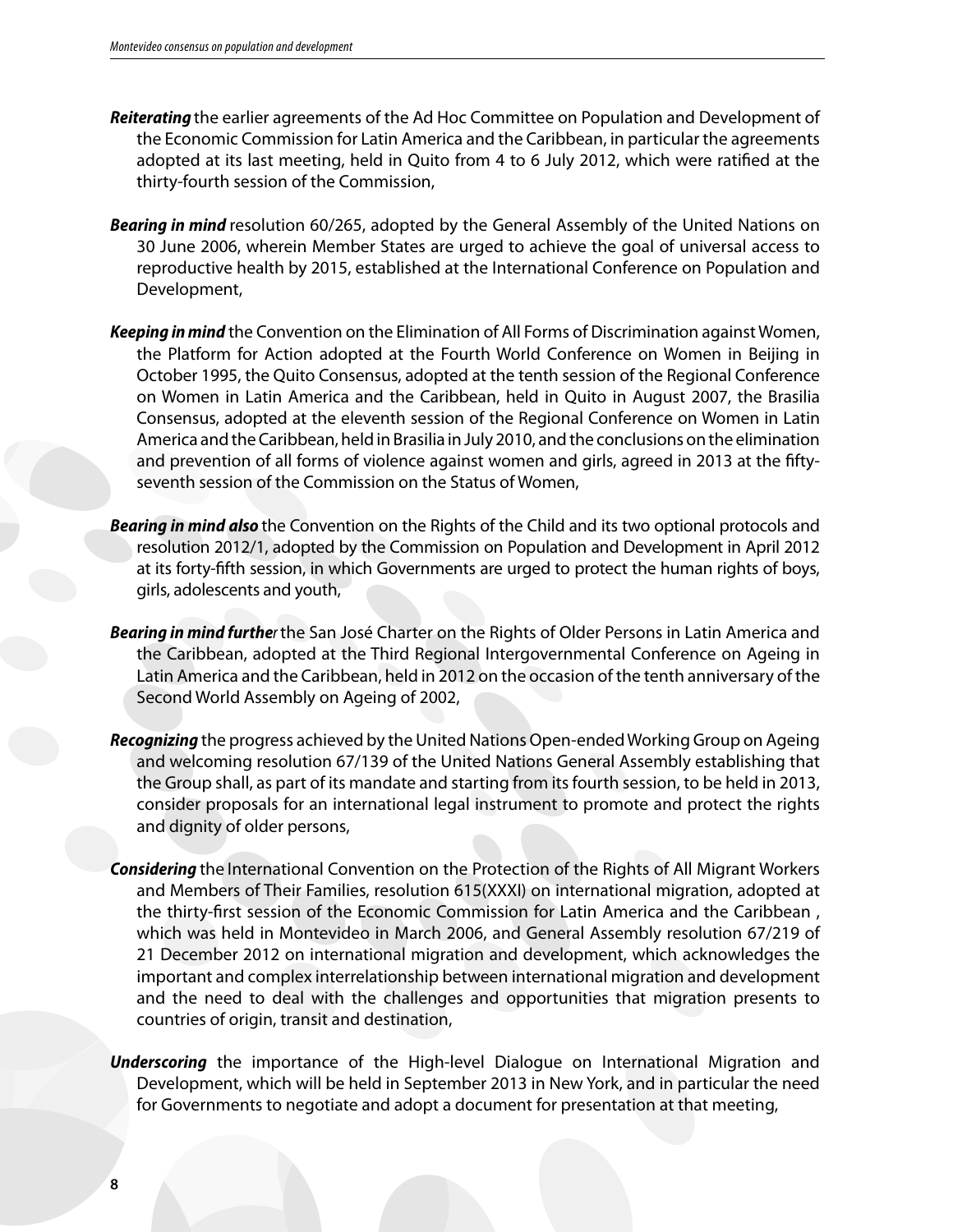- *Taking into account* resolution 61/295 of 10 December 2007, wherein the General Assembly adopted the United Nations Declaration on the Rights of Indigenous Peoples, article 42 of which states that the United Nations and States shall promote respect for and full application of the provisions of this Declaration and shall follow up on its effectiveness,
- *Keeping in mind* the Durban Declaration and Programme of Action, which was adopted at the World Conference against Racism, Racial Discrimination, Xenophobia and Related Intolerance in 2001, and resolution 67/155, in which the General Assembly decided to launch a preparatory process with a view to the proclamation in 2013 of the International Decade for People of African Descent,
- *Bearing in mind* the recommendations of the United Nations Permanent Forum on Indigenous Issues, as well as the reports of the Expert Mechanism on the Rights of Indigenous Peoples, the Special Rapporteur on the rights of indigenous peoples and the Special Rapporteur on contemporary forms of racism, racial discrimination, xenophobia and related intolerance,
- *Bearing in mind* also the important contribution of the Convention on the Rights of Persons with Disabilities in incorporating disability-related issues as an integral part of national sustainable development strategies, from a human rights perspective, with equality and without discrimination,
- *Keeping in mind* resolution 2012/1 adopted in April 2012 by the United Nations Commission on Population and Development at its forty-fifth session and the Bali Declaration adopted in December 2012 by the Global Youth Forum, in which Governments are urged to protect the human rights of adolescents and youth to enable them to take control of their sexual health and reproductive health and decide freely and responsibly on such matters, free from coercion, discrimination or violence and to provide them with comprehensive education on sexuality, human rights and gender equality,
- *Highlighting*the integrated approach to development that has marked the thinking of the Economic Commission for Latin America and the Caribbean since its inception, and the promotion, at the recent sessions of the Commission, of equality as the overarching normative ethical principle and the ultimate objective of development, and recognizing the work of the United Nations Population Fund with respect to adolescents, young people and gender equity,
- *Having considered* the documentation prepared by the secretariat, with support from the United Nations Population Fund, for the first session of the Regional Conference on Population and Development in Latin America and the Caribbean and, in particular, the lessons drawn from the implementation of the Programme of Action of the International Conference on Population and Development in the region over the past 20 years, $1$
- *Noting* that, notwithstanding the progress towards fulfilment of the targets and goals of the Cairo Programme of Action, considerable deficiencies persist in its execution many of which are linked to the structural inequality characteristic of the Latin American and Caribbean region,

<sup>1</sup> LC/L.3640(CRPD.1/3).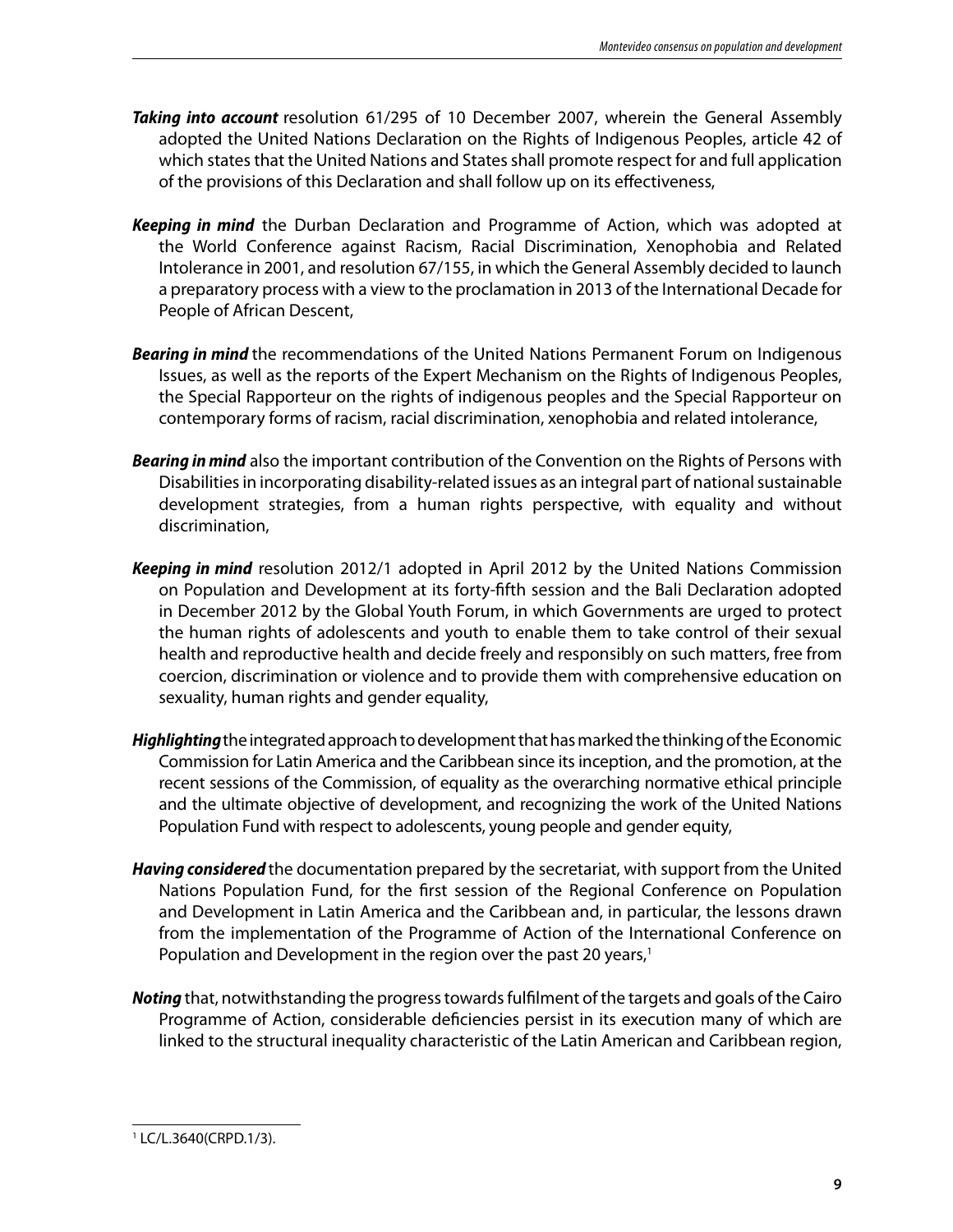- *Taking note of* the recommendations from the Caribbean Forum on Population, Migration and Development contained in "The Road Map for Population, Migration and Development beyond 2014", which was endorsed by the Monitoring Committee of the Caribbean Development and Cooperation Committee at its sixteenth meeting, held in Georgetown on 11 July 2013,
- *Taking into account* the United Nations Global Conference on the Sustainable Development of Small Island Developing States, established by resolution 47/189 of the United Nations General Assembly, and reaffirming the Barbados Programme of Action for the Sustainable Development of Small Island Developing States, which reinforced the principles of sustainable development and the relevant commitments embodied in Agenda 21, and recalling the Mauritius Strategy for the Further Implementation of the Programme of Action for the Sustainable Development of Small Island Developing States, adopted at the International Meeting to Review the Implementation of the Programme of Action for the Sustainable Development of Small Island Developing States, held in Mauritius in 2005, pursuant to resolution 57/262 of the United Nations General Assembly, and which served as the culmination of a ten year comprehensive review of the Barbados Programme of Action, and looking forward to the third International Conference on Small Island Developing States, to be held in Samoa in 2014,
- **Stressing** the fact that this agreement reaffirms, complements and expands on the Cairo Programme of Action and the earlier agreements adopted by the Ad Hoc Committee on Population and Development of the Economic Commission for Latin America and the Caribbean,
- *Recognizing* the important linkages existing between the Cairo Programme of Action, human rights, the Millennium Development Goals and the post-2015 development agenda,
- *Considering* resolution 66/288 adopted by the General Assembly of the United Nations on 11 September 2012, which endorsed the outcome document of the United Nations Conference on Sustainable Development, entitled "The future we want", and reaffirming the relevance of the principles of the Rio Declaration on Environment and Development in respect of all issues pertaining to sustainable development, in particular the principle of common but differentiated responsibilities,
- *Considering also* the Final Declaration of the International Forum on Afro-descendent Youth, which contains recommendations on policies for young people in the areas of health, education, decent work, rights, sexuality and social participation,
- *Underscoring* the findings, conclusions and lessons learned at the global and regional levels from the operational review of the Cairo Programme of Action and the Proposed regional agenda on population and development for Latin America and the Caribbean beyond 2014,
- *Recognizing* the region's progress in designing policies and programmes, establishing institutional structures and allocating the resources necessary and the budgets required for the full implementation of the Cairo Programme of Action and the key actions for its further implementation and their contribution to the Millennium Development Goals in terms of promoting health and protecting human rights,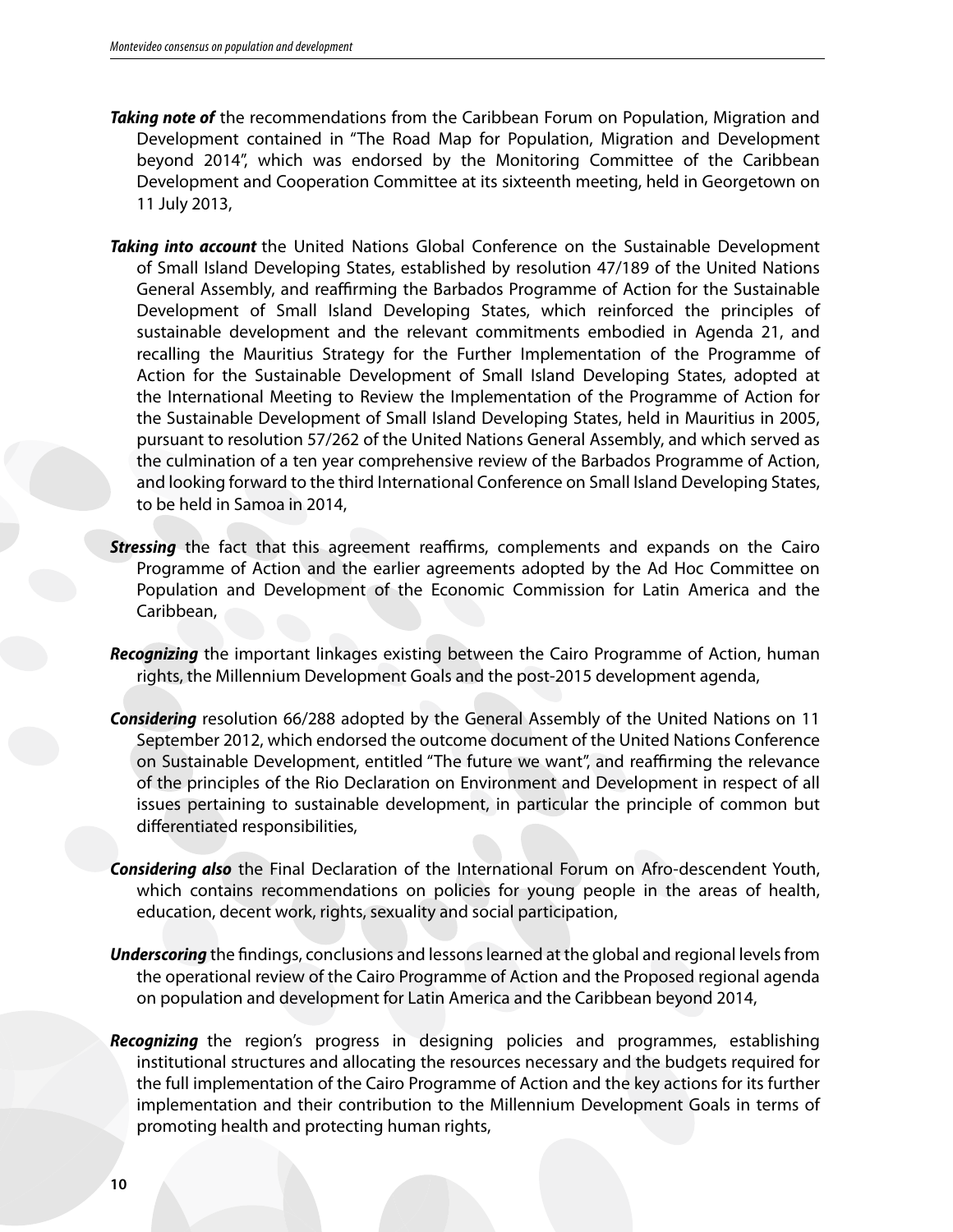- *Emphasizing* that, notwithstanding the progress towards the fulfilment of the targets and goals of the Cairo Programme of Action and of the Millennium Development Goals, significant gaps persist in the policies and programmes and institutional and financial capacity in the implementation of the Cairo Programme of Action and in the attainment of the Goals, in particular Goal 5, and that these gaps must be taken into account in the implementation of the Cairo Programme of Action beyond 2014 and in the post-2015 development agenda,
- *Underscoring* the important contributions made by civil society, other non-governmental stakeholders, women's and youth organizations, and social movements to the implementation and follow-up of the Cairo Programme of Action,
- *Recognizing* that, notwithstanding the significant advances achieved in the region in promoting, protecting and guaranteeing human rights over the past 20 years, these advances have not reached the entire population and that, while economic and social inclusion policies have enhanced opportunities and well-being, many people still live in extreme poverty and face inequalities as a result of historically entrenched patterns and new forms of discrimination, and, as such, are unable to exercise their rights fully,
- *Underscoring* the fact that the inclusion of alternative and participatory development models and approaches in the region, such as "good living", reconciles economic development with human development, human rights and respect for the environment and that these are enriched by the energy, dynamism and creativity of those persons who traditionally were discriminated against,
- *Recognizing* that the Earth and its ecosystems are important for achieving a proper balance between the economic, social and environmental needs of present and future generations,
- *Affirming* that freedom, capacities and the right to take informed decisions, empower persons to develop their potential and participate fully in the economic and social spheres; that the realization of human potential and innovation depend on guaranteed human rights, physical integrity and protection against violence and that the right to health, education, housing and a livelihood ensures full empowerment and inclusion of all,
- *Reaffirming* that the promotion and protection of sexual rights and reproductive rights are essential for the achievement of social justice and the national, regional and global commitments to the three pillars of sustainable development: social, economic and environmental,
- *Recognizing* that population dynamics —growth and decline, changes in the age structure, urbanization, migration and changing household and family structures— influence the opportunities for human development, are shaped by the decisions that people take and are essential for planning economic and social growth as well as for the three pillars of sustainable development: social, economic and environmental,
- *Reaffirming* that poverty, in all its manifestations, is essentially a denial of rights and that poverty eradication is a moral imperative for the region which Governments must address,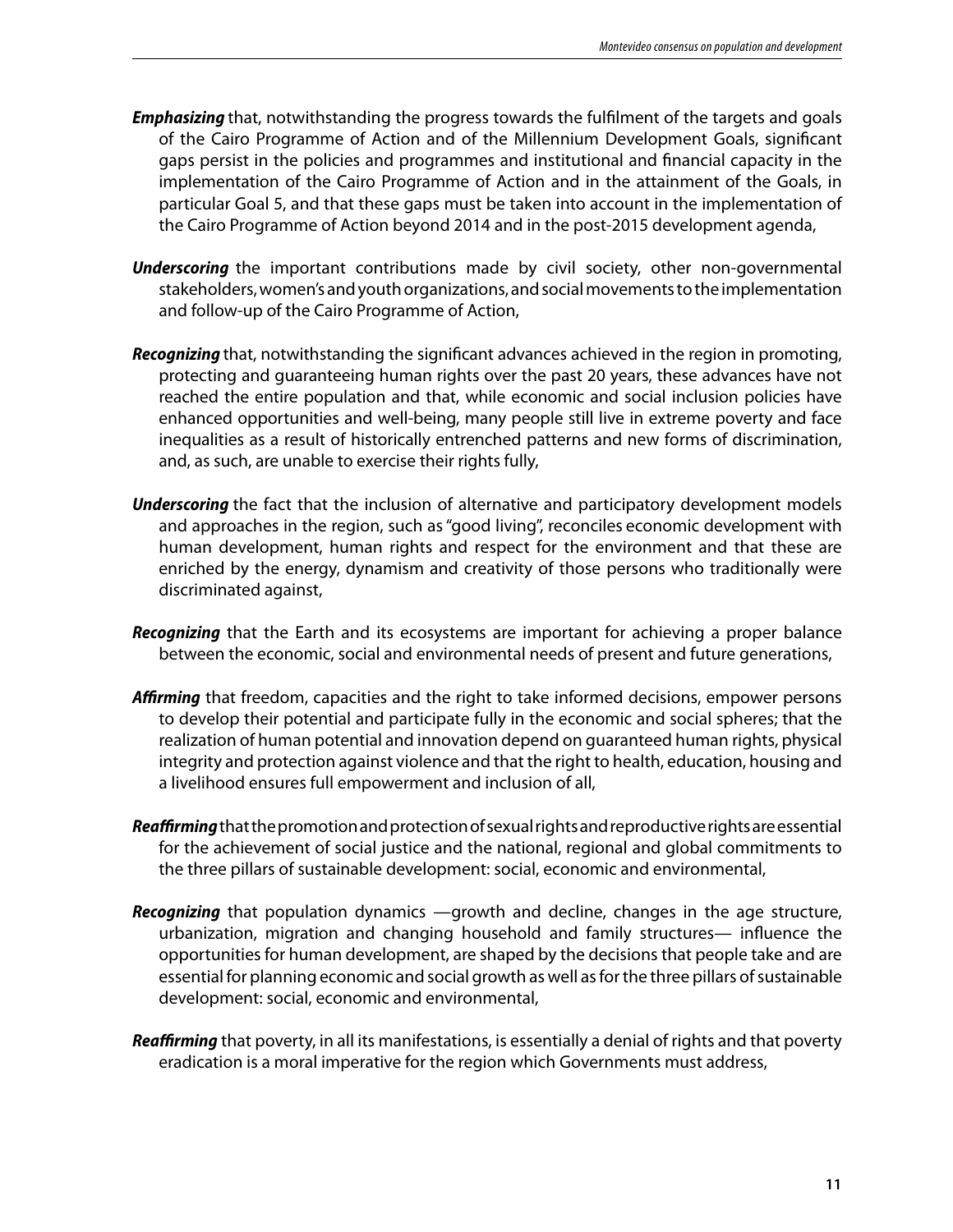*Underscoring* that the preparation of public statistics by State agencies must be consistent with an inclusive approach which encompasses the broad range of rights under public policy and that the information generated on Afro-descendent populations, indigenous populations, persons with disabilities, lesbian, gay, bisexual and transgender persons, gender, social inequalities and gaps, ageing and other issues constitutes a basic input for public policy formulation and is vital for monitoring the objectives established in national and regional agendas.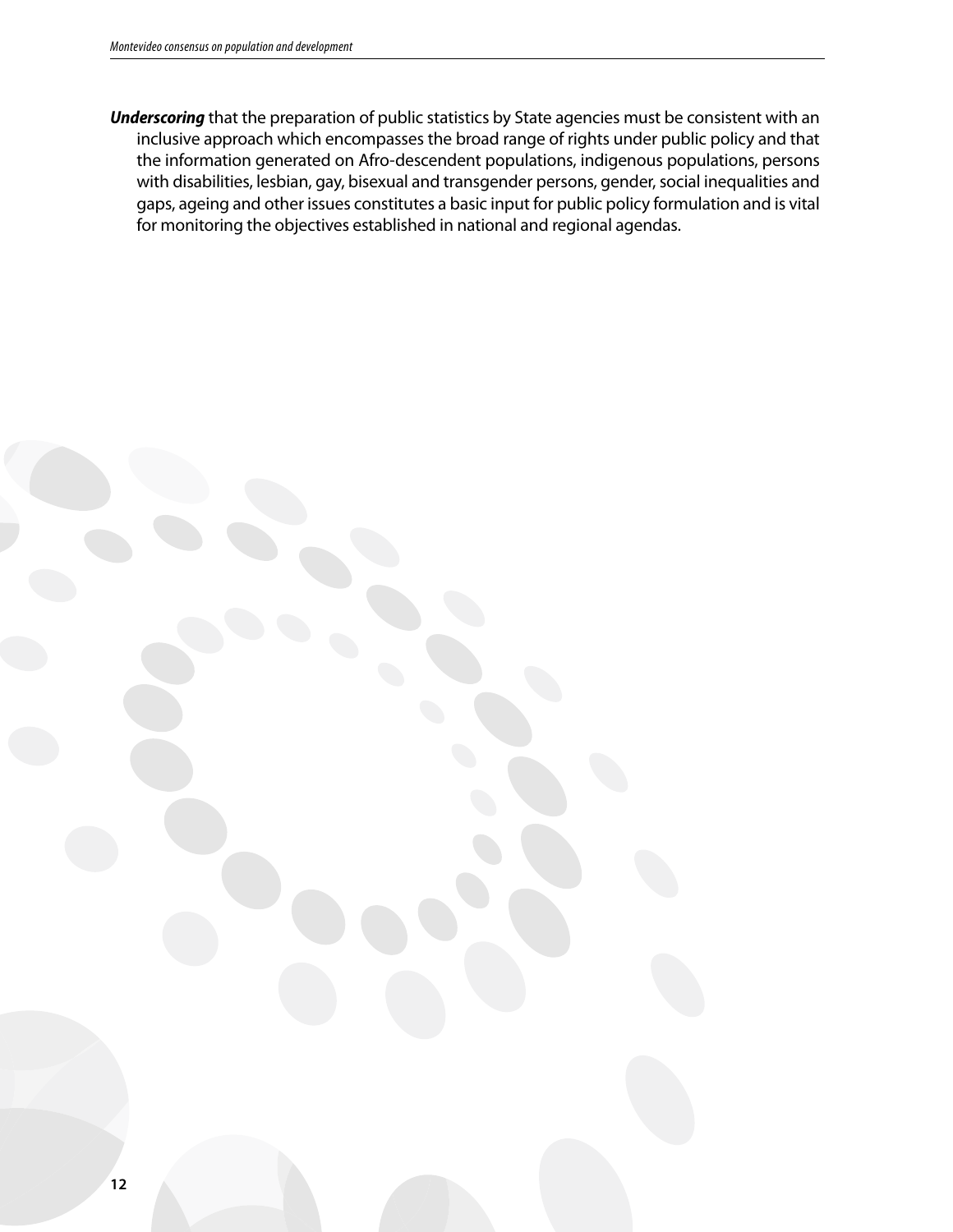# **General principles**

- *Reaffirming* the principles of the Programme of Action of the International Conference on Population and Development,
- *Reaffirming also* the principles of the Latin American and Caribbean Regional Plan of Action on Population and Development,
- *Reaffirming further* that every country has the sovereign right to decide whether or not to apply the recommendations contained in the Cairo Programme of Action and in the present document, subject to its national laws and development priorities and in a manner consistent with universally agreed international human rights;

*Decide,* by virtue of these general principles, to:

- 1. *Reaffirm* that the agreements contained herein, the outcome of a series of discussions over time since the International Conference on Population and Development, are an essential point of reference for each country's resolutions;
- 2. *Highlight* the need for a cross-cutting, universal, comprehensive, inclusive and equitable approach, based on equality, solidarity, and respect for dignity and human rights in order to address the needs of all vulnerable groups and related issues in connection with health, education, community, governance and sustainability for the implementation of the Cairo Programme of Action at the regional level and key actions for its further implementation and follow-up beyond 2014;
- 3. *Reaffirm* that a secular State is one of the elements fundamental to the full exercise of human rights, the deepening of democracy and the elimination of all forms of discrimination;
- 4. *Reaffirm* also the importance of strengthening participatory forms of government as a guarantee for the effective exercise of democracy;
- 5. *Strengthen* the role of the State and enhance its capacity for strategic management from a long-term and national development perspective;
- 6. *Recognize* that enabling the voices and interests of all men and women is essential in order to advance towards sustainable development and that responsible governance and robust institutions are fundamental for social and economic inclusion and sustainability;
- 7*. Recognize* also that population and development issues are closely linked to the economic, social and environmental realities and that, in order to address them, steps must be taken to strengthen international cooperation and forge global, regional and subregional partnerships and to establish agreements between countries as well as innovative approaches, including private initiatives;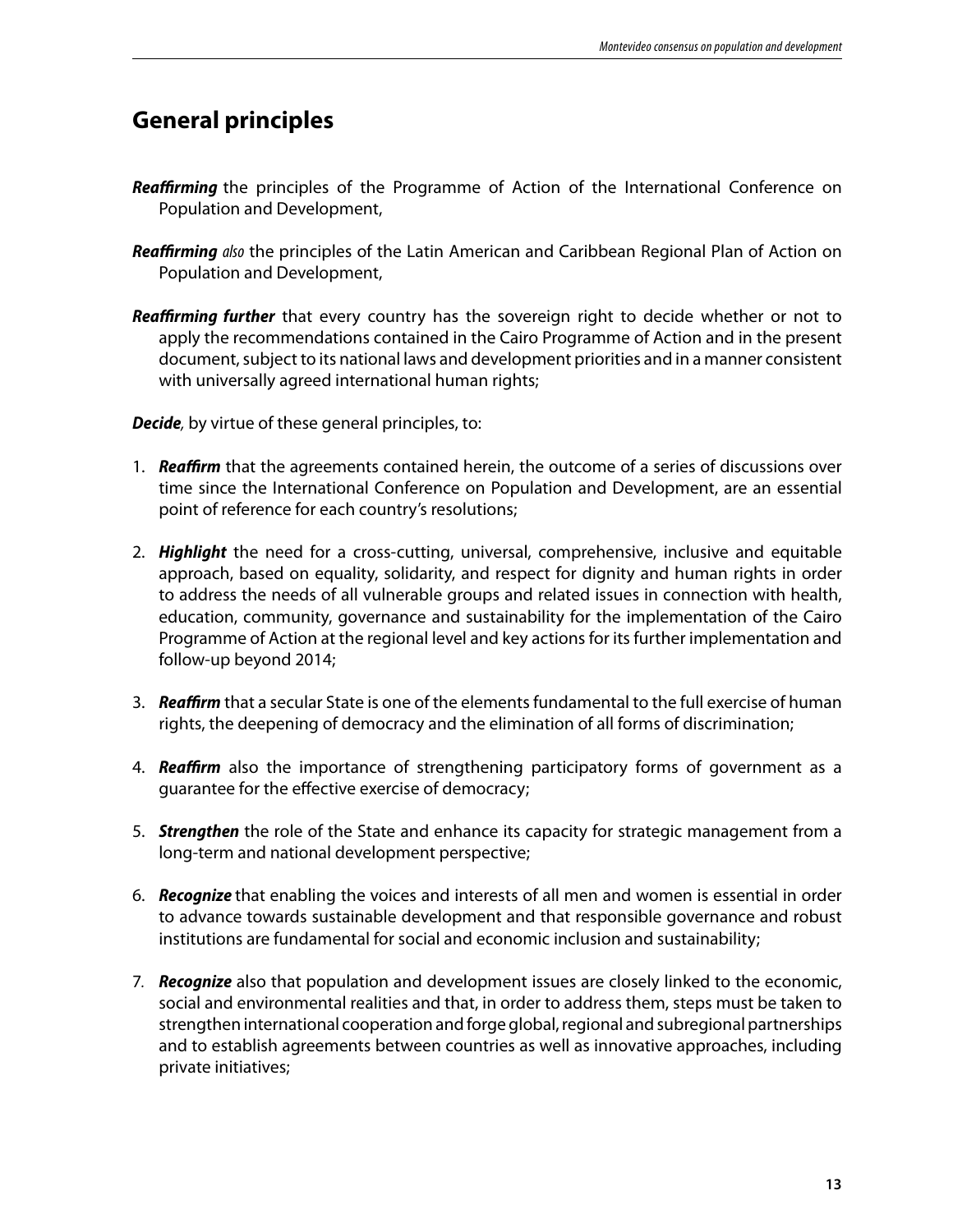- 8. *Reaffirm* the importance of international cooperation, including South-South, North-South and triangular cooperation, for the implementation of the Programme of Action on Population and Development beyond 2014 and of a future regional agenda on population and development;
- 9. *Recognize* the importance of including issues relating to population in the sustainable development goals and in the post-2015 development agenda;
- 10. *Reaffirm* the political will and commitment to adopt immediate measures in response to the expectations of the populations of the region and eliminate existing inequalities, with emphasis on vulnerable groups and those that are subject to discrimination;
- 11. *Recognize* that a favourable economic environment where peace and governance prevail at all levels is indispensable for solving population and development problems;
- 12. *Recognize* also the adverse impact of unilateral coercive economic measures on the development of countries targeted by such measures and on their populations;
- 13. *Recognize* further that effective governance is based on accountability, broad-based participation, transparency and the enforcement of the rule of law, and that strengthening national and local governments is key for achieving the objectives of development, peace and security;
- 14. *Ensure* that the support of the United Nations system reflects the priorities contained in the present document and that these are embodied in the strategic plans of United Nations agencies, funds and programmes, and in the agreements to be adopted by these bodies through their respective executive boards and governing bodies for the period 2014-2017, in particular concerning the presence of these entities in the countries of the region.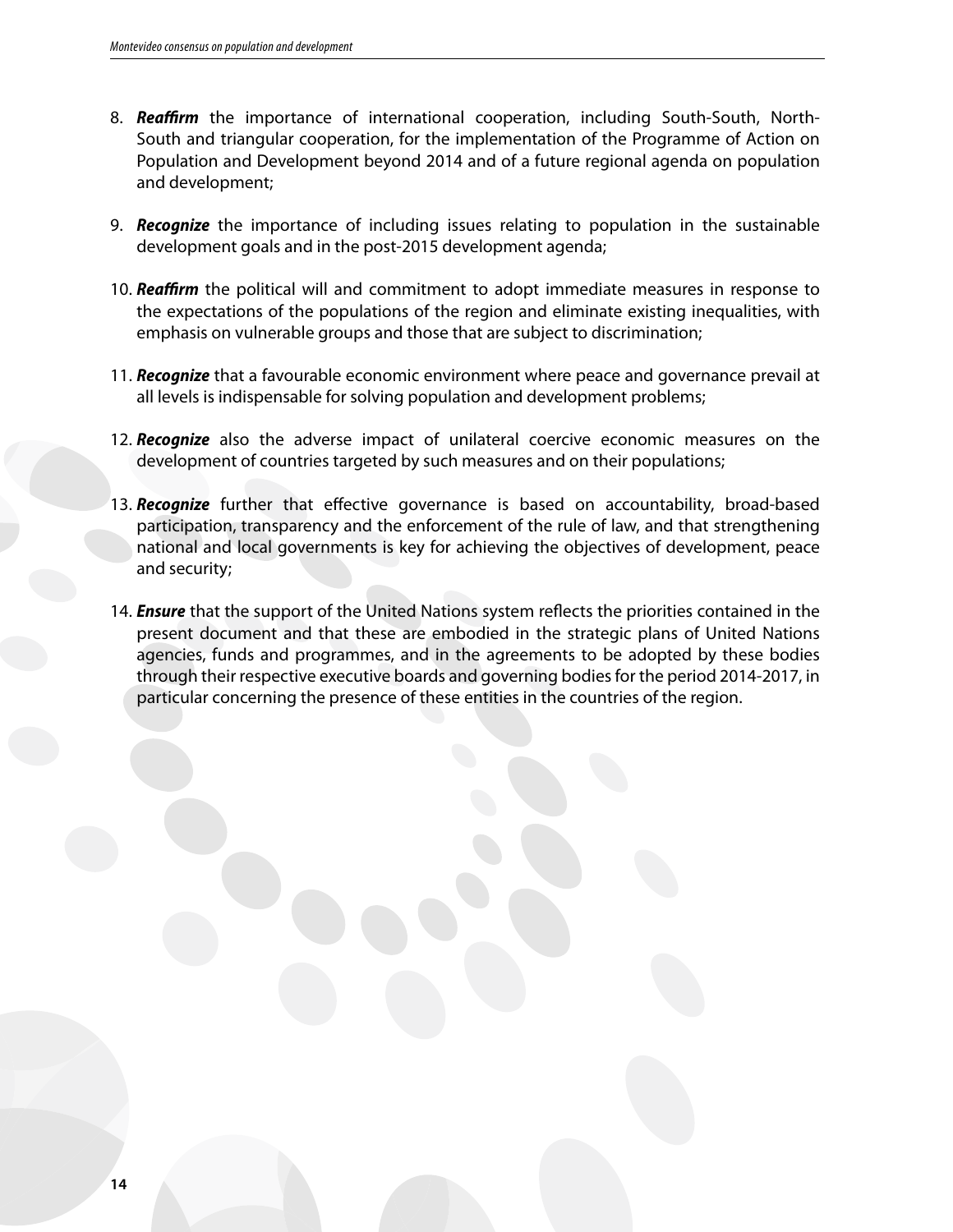# **Priority actions**

*Decide* to adopt the following priority actions identified in the Proposed regional agenda on population and development for Latin America and the Caribbean beyond 2014<sup>2</sup> in order to reinforce the application and further implementation of the Cairo Programme of Action and its follow-up.

## **A. Full integration of population dynamics into sustainable development with equality and respect for human rights**

*Recognizing* that advances have been made in the region towards integrating population issues into public policies and programmes on a basis of respect for human rights, but that, at the same time, many challenges remain pending in terms of their formulation and implementation,

- 1. Reinforce the public policies and actions needed to eradicate poverty and break the cycles of exclusion and inequality as a condition for achieving development in the region;
- 2. Apply a human rights approach with a gender and intercultural perspective in addressing population and development issues, and step up efforts to recognize, promote and uphold relevant goals in order to eliminate inequalities and foster social inclusion;
- 3. Build and strengthen national and subnational public institutions with responsibility for population and development issues, and ensure that they function in an integral and sustainable manner with the active participation of non-governmental stakeholders;
- 4. Ensure full integration of population dynamics into sustainable development planning, sectoral policies and public policies and programmes in general ―in particular in development and land-use planning― at national and subnational levels, drawing on sociodemographic knowledge and information and harnessing technological advances;
- 5. Pursue sustainable development as a means of securing now and in the future human wellbeing for all peoples on an equitable basis, and ensuring that the linkages between population, resources, the environment and development are fully recognized, appropriately administered and maintained in a harmonious and dynamic balance with a thriving biodiversity and healthy ecosystems;
- 6. Guarantee sustainable production and consumption patterns and avoid exacerbating the undesirable climate change phenomena brought about by human activity.

<sup>2</sup> LC/L.3641(CRPD.1/4).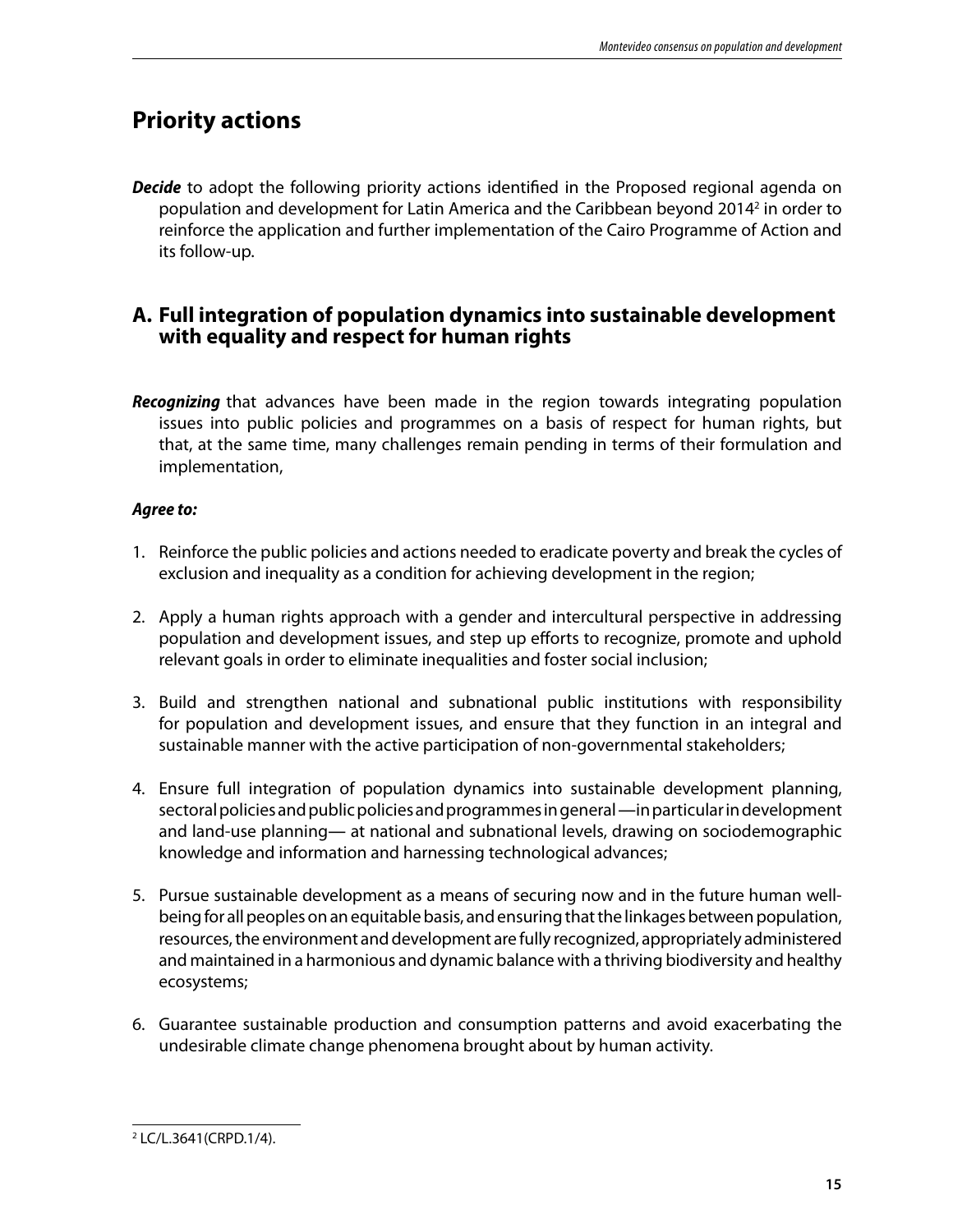## **B. Rights, needs, responsibilities and requirements of girls, boys, adolescents and youth**

- *Recognizing* that boys, girls, adolescents and young people are rights-holders and stakeholders in development,
- *Noting* that childhood, adolescence and youth are key phases in the lives and development of individuals and that government action taken from a human rights perspective to address these phases has been limited and that the current demographic situation in the region opens up opportunities for increasing social investment in these age groups,
- *Noting also* that early childhood, including the perinatal period and care for mothers and infants, is crucial, since poverty or vulnerability experienced at this stage of life can cause chronic diseases in adulthood,
- *Considering* that the 15-29 age group in the region now numbers some 160 million persons —in other words, young people account for one quarter of the population— and that the demographic dividend offers a unique opportunity for social investment in adolescence and youth, based on intergenerational solidarity, an investment which is essential for the three pillars of sustainable development: social, economic and environmental,
- *Reiterating* the objective of addressing the specific needs of adolescents and youth, and concerned at the high and unequal levels of adolescent pregnancy in the region, which, especially in the case of girls under the age of 15, is usually associated with forced marriage, abuse or sexual violence,
- *Expressing concern* for the high levels of violence experienced by boys, girls, adolescents and young people in the region, in particular violence by organized groups that perpetrate criminal acts,

- 7. Guarantee for all boys, girls, adolescents and young people, without any form of discrimination, the chance to live a life free from poverty and violence, and to enjoy protection and exercise of their human rights, a range of opportunities and access to health, education and social protection;
- 8. Guarantee also the existence of mechanisms for the effective participation, without any form of discrimination, of adolescents and young people in public debate, in decision-making and in all policy and programme phases, in particular on matters that affect them directly, and strengthen institutional mechanisms for youth;
- 9. Invest in youth, through specific public policies and differentiated access, especially through the provision, without discrimination, of universal, free, public, secular, high-quality, intercultural education in order to ensure that this stage of life is full and satisfactory, to enable them to develop as autonomous individuals with a sense of responsibility and solidarity and with the ability to tackle creatively the challenges of the twenty-first century;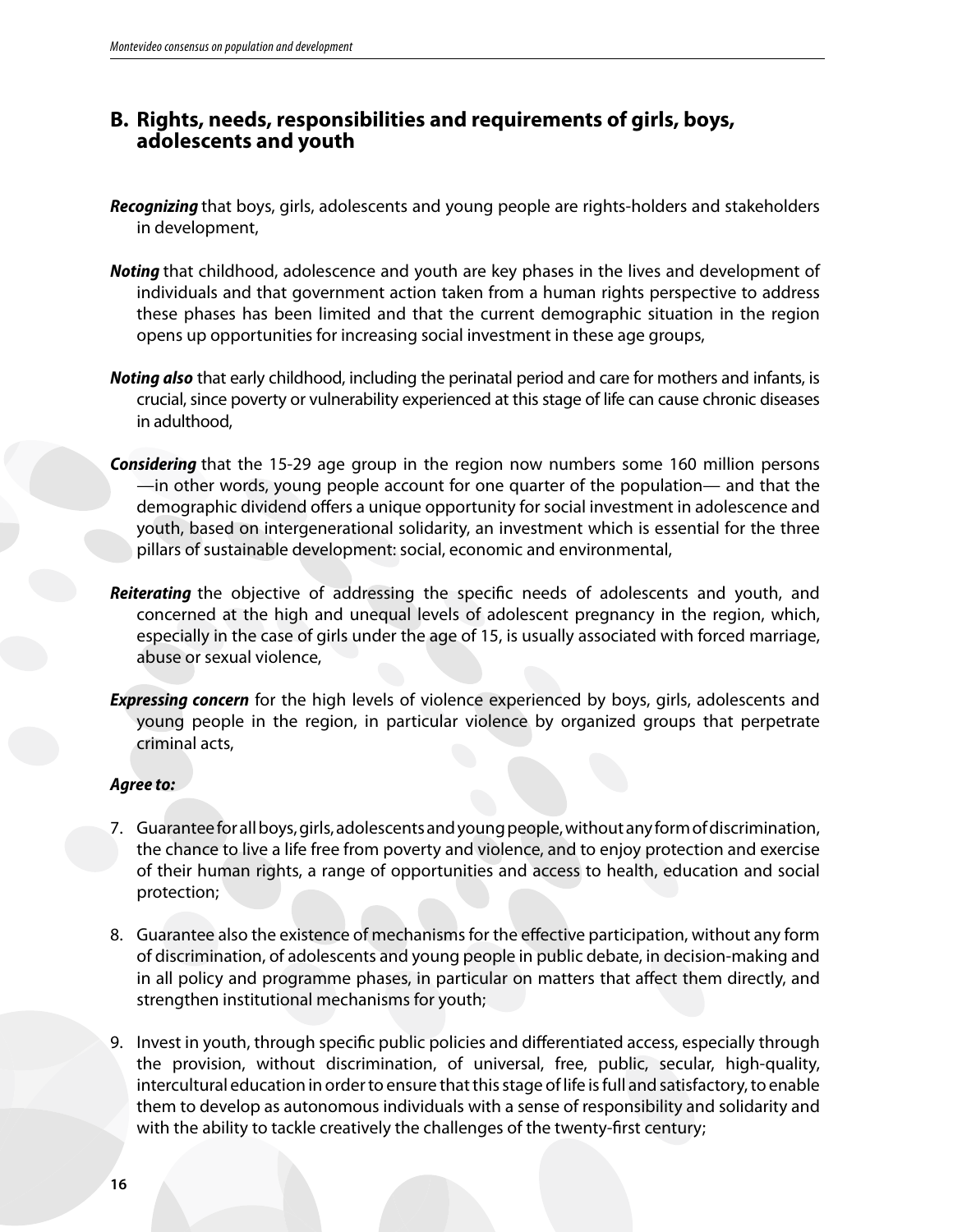- 10. Promote and invest in labour and employment policies and special training programmes for youth to boost personal and collective capabilities and initiative and to enable them to reconcile studies and work activities, without precarious working conditions and guaranteeing equal opportunities and treatment;
- 11. Ensure the effective implementation from early childhood of comprehensive sexuality education programmes, recognizing the emotional dimension of human relationships, with respect for the evolving capacity of boys and girls and the informed decisions of adolescents and young people regarding their sexuality, from a participatory, intercultural, gendersensitive, and human rights perspective;
- 12. Implement comprehensive, timely, good-quality sexual health and reproductive health programmes for adolescents and young people, including youth-friendly sexual health and reproductive health services with a gender, human rights, intergenerational and intercultural perspective, which guarantee access to safe and effective modern contraceptive methods, respecting the principles of confidentiality and privacy, to enable adolescents and young people to exercise their sexual rights and reproductive rights, to have a responsible, pleasurable and healthy sex life, avoid early and unwanted pregnancies, the transmission of HIV and other sexually transmitted infections, and to take free, informed and responsible decisions regarding their sexual and reproductive life and the exercise of their sexual orientation;
- 13. Introduce or strengthen policies and programmes to prevent pregnant adolescents and young mothers from dropping out of school;
- 14. Prioritize the prevention of pregnancy among adolescents and eliminate unsafe abortion through comprehensive education on emotional development and sexuality, and timely and confidential access to good-quality information, counselling, technologies and services, including emergency oral contraception without a prescription and male and female condoms;
- 15. Design intersectoral strategies to help young women avoid subsequent pregnancies, including antenatal, childbirth and postpartum care, access to contraceptive methods, protection, support and justice;
- 16. Guarantee for boys, girls, adolescents and young people the opportunities and the basis for harmonious coexistence and a life free from violence, through intersectoral strategies to address the factors that disrupt harmony in the community and foment violence, to provide education from early childhood that promotes tolerance, an appreciation for diversity, mutual respect and respect for human rights, conflict resolution and peace, and to ensure protection, timely access to justice and compensation for victims;
- 17. Guarantee also reliable statistical data, disaggregated by sex, age, migration status, race and ethnicity, cultural variables and geographical location, with regard to education, health, in particular sexual health and reproductive health, employment and the participation of adolescents and young people.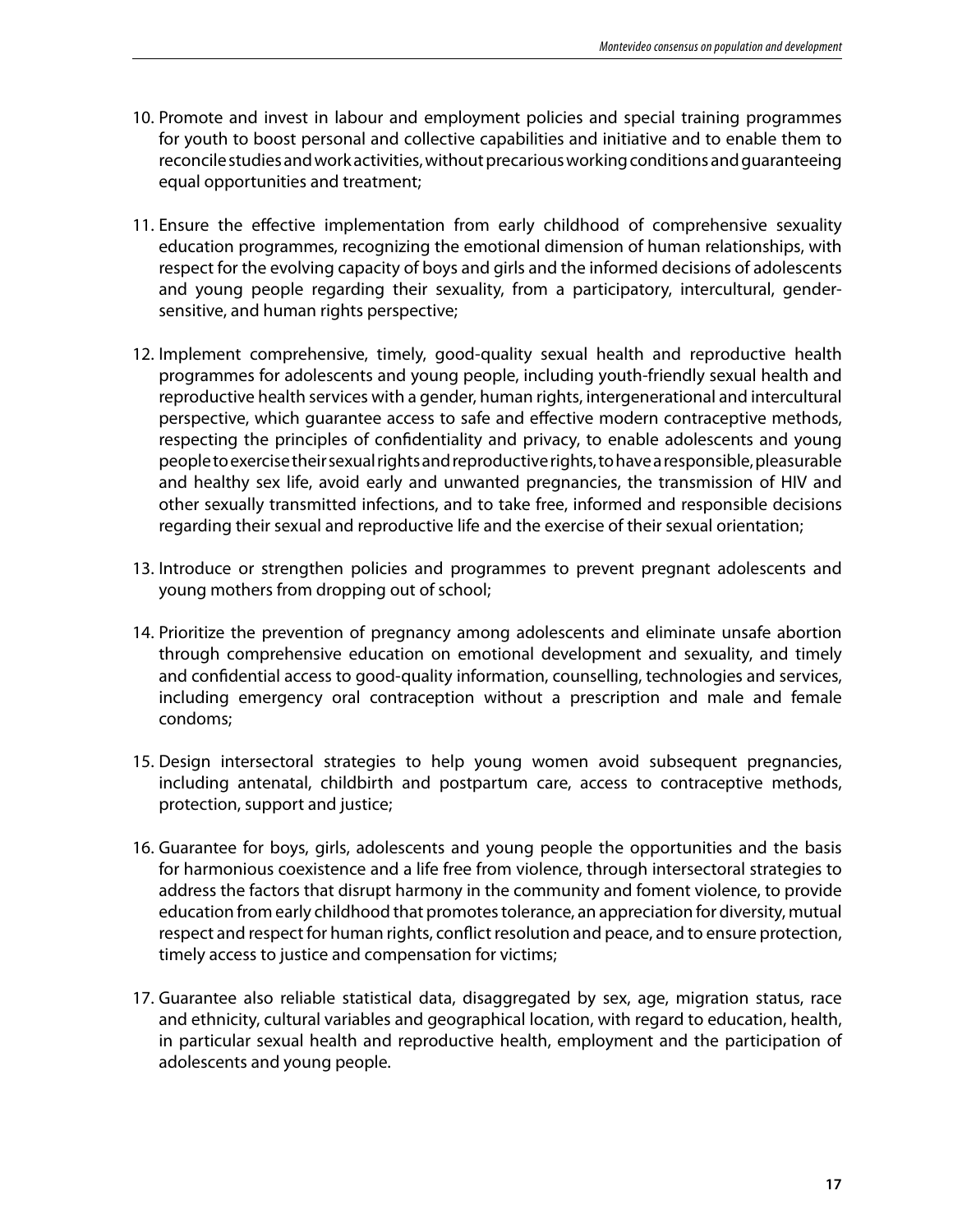## **C. Ageing, social protection and socioeconomic challenges**

- *Considering* that older persons are rights-holders who have contributed and continue to play an active role in the many areas of development, and that countries should recognize them as key stakeholders in the formulation of public policies,
- *Considering* also that older persons, by virtue of their age and vulnerability, continue to be subjected to discrimination, abuse and ill-treatment, which ultimately impairs the enjoyment and exercise of their rights,
- *Concerned* that the violence suffered by older persons, in both the public and private spheres, undermines their human rights,
- *Deeply convinced* of the importance of medium- and long-term planning in anticipating the major economic and social transformations that will be generated by the demographic changes taking place in the region, in particular with respect to the age structure of the population,
- *Considering* that most countries are now transiting through the demographic dividend, in which the relative increase in the number of working-age persons provides an opportunity to boost growth and development and to advance with or consolidate reforms in terms of social protection,
- *Bearing in mind* that the change in the age structure of the population will impact on lifestyles, human relationships, patterns of consumption, investment, savings and sectoral demands, mainly due to the significant increase in the proportion of older persons over the coming decades,
- *Considering* that the epidemiological profile of Latin America and the Caribbean is characterized by overlapping stages, with the increasing prevalence of chronic and non-communicable diseases, declining fertility and a growing older population, but that levels of communicable diseases remain significant, as do external causes of disability and death,
- *Considering also* that the increase in the older population is expected to be accompanied by a significant rise in the demand for health care and that a gap has emerged between this demand and the available institutional frameworks to address it, so that States are passing on the responsibility to households, causing situations of greater vulnerability and adding significantly to the burden traditionally borne by women,
- *Bearing in mind* that the feminization of ageing calls for the development of specific policies to address the particular needs of older women,
- *Reaffirming* the San José Charter on the Rights of Older Persons in Latin America and the Caribbean, adopted in 2012,
- *Reaffirming also* that in every decision the countries of Latin America and the Caribbean demonstrate the political will and determination to guarantee the full exercise of human rights, by empowering individuals to be agents of change, and that all older persons should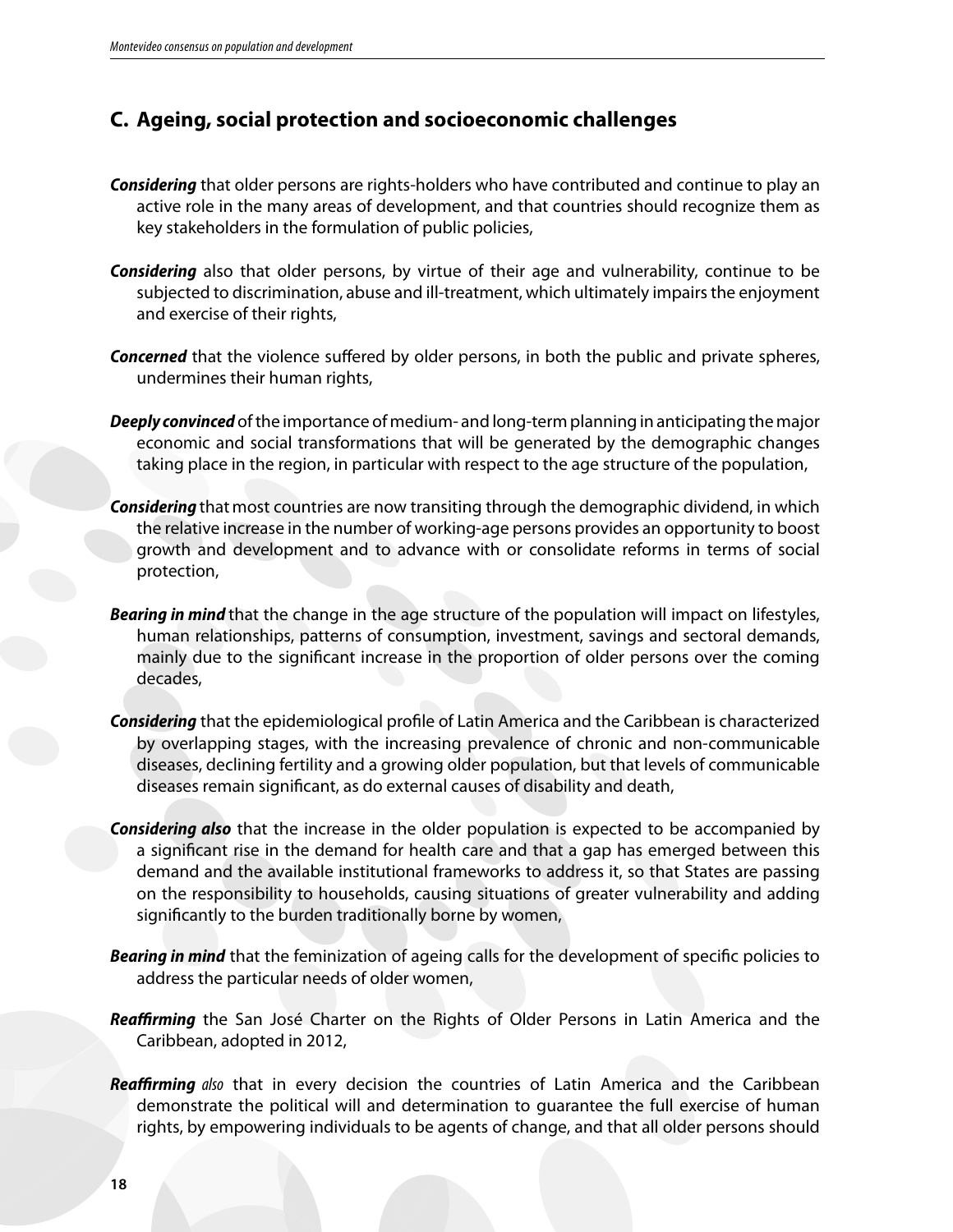thus be enabled, through the elimination of the barriers to equality between men and women, to have full decision-making power over issues that affect them,

- *Recognizing* that the empowerment of older persons is a key element in enforcing their human rights and in ensuring their full participation in a development model that cannot be sustainable unless it is inclusive,
- *Considering* the significant contribution that older persons can make to society in terms of their acquired knowledge, *savoir-vivre* and emotional capacity,

- 18. Formulate policies with a gender perspective to ensure a good quality of life in old age, not only for urban dwellers, but also for those who live in rural and forest areas;
- 19. Design and implement public policies, plans and programmes —at all political and administrative levels— that take into account changes in the age structure, in particular population ageing, and the opportunities and challenges associated with these changes over the medium and long term;
- 20. Design policies at the national, federal and local levels to guarantee quality of life, the development of potential and the full participation of older persons, taking account of the need for intellectual, emotional and physical interaction and the different situation of men and women, with emphasis on the groups that are most susceptible to discrimination, such as older persons with disabilities, those without economic resources or pension coverage, or those who live alone or lack a support network;
- 21. Ensure the inclusion and equitable participation of older persons in the design and application of policies, plans and programmes that concern them;
- 22. Eradicate the multiple forms of discrimination that affect older persons, including all forms of violence against older women and men, taking into account the obligations of States with respect to ageing with dignity and rights;
- 23. Establish or consolidate human rights programmes to tackle and eliminate violence against older persons in the public and private spheres;
- 24. Give the highest priority to older persons in plans for disaster prevention, mitigation and relief, including disaster preparedness, relief worker training on emergency prevention and response and the availability of goods and services;
- 25. Formulate policies to take advantage of the unique opportunity provided by the demographic dividend and that include coordinated investments in education and health and the creation of decent work on the basis of intergenerational solidarity;
- 26. Bring health policies into line with the challenges of the varied and changing epidemiological profile arising from ageing and the epidemiological transition, reinforcing the fight to eradicate communicable diseases and implementing actions for the prevention and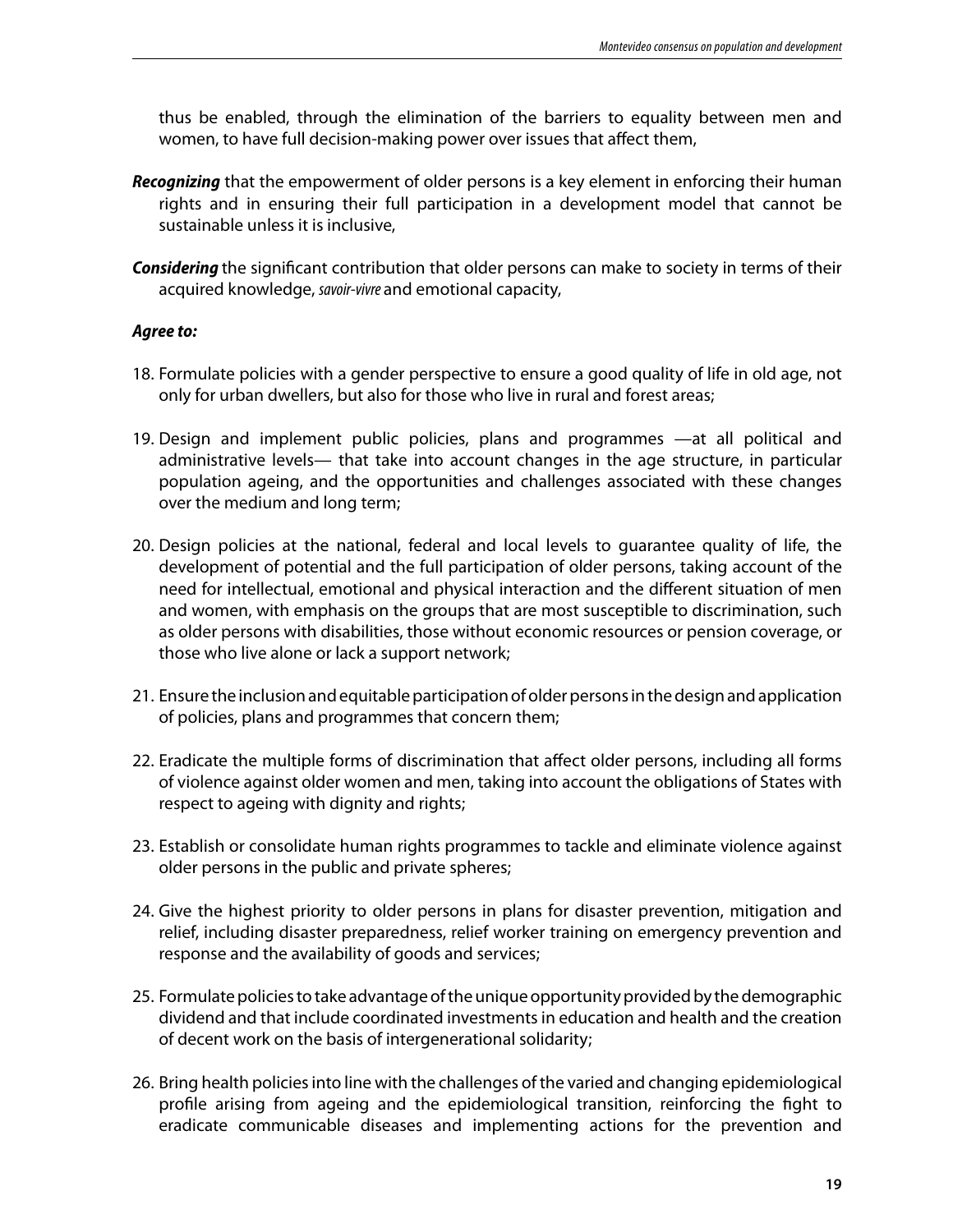treatment of chronic, diseases traditionally referred to as non-communicable, but now known to be strongly influenced by conditions of social and economic vulnerability in the early years of life, and ensure that these policies take into account gender, age, regional, ethnic and socioeconomic specificities;

- 27. Include older persons as a priority focus of public policy and as fundamental stakeholders in the formulation and implementation of policies aiming to improve the quality of life of older persons;
- 28. Foster policies to encourage individuals to save during their active, productive life so that in the long run they can enjoy a decent old age;
- 29. Foster the development of and access to palliative care, to ensure a dignified, painless death;
- 30. Promote the development of allowances and services relating to social security, health and education in the social protection systems targeting older persons to improve their quality of life, economic security and social justice;
- 31. Include care in social protection systems, through allowances, social and health-care services and economic benefits that maximize autonomy, in particular for older persons, and guarantee the rights, dignity and well-being of families and older persons, including the right to a dignified death with proper care, without any form of discrimination or violence;
- 32. Extend social protection and social security systems, with a gender perspective, to include those women who have devoted their lives to productive work, whether as domestic workers, women in rural areas or informal workers.

## **D. Universal access to sexual and reproductive health services**

- *Considering* that sexual rights and reproductive rights are embraced by human rights and that their exercise is essential for the enjoyment of other fundamental rights and for achieving the international development targets and poverty eradication,
- *Taking into account* the fact that progress towards achieving the target of universal access to sexual and reproductive health has been insufficient and uneven, and that education and the quality of health care are fundamental factors for achieving the ultimate objective of improving sexual and reproductive health,
- *Reaffirming* that maternal mortality is an affront to human rights and recognizing that the overwhelming majority of maternal deaths are preventable,
- *Concerned* at the high rates of maternal mortality, due largely to difficulties in obtaining access to proper sexual health and reproductive health services or due to unsafe abortions, and aware that some experiences in the region have demonstrated that the penalization of abortion leads to higher rates of maternal mortality and morbidity and does not reduce the number of abortions, and that this holds the region back in its efforts to fulfil the Millennium Development Goals,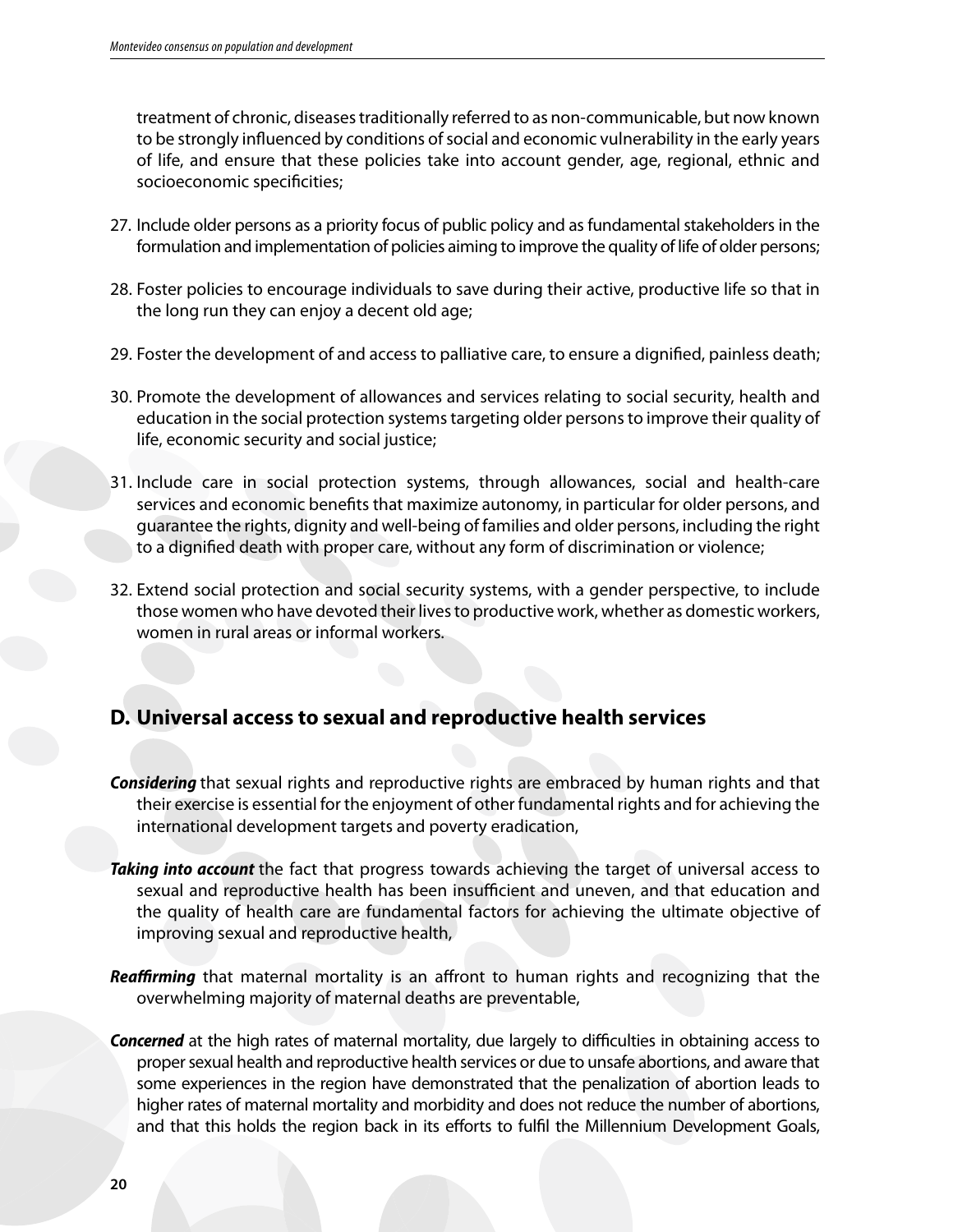- *Recognizing* that, although antiretroviral treatment is available and vertical HIV transmission has been reduced, challenges persist in terms of increasing awareness of and preventing HIV/ AIDS, encouraging timely, voluntary detection, providing care for persons with HIV/AIDS and eliminating the stigma and discrimination, which continue to be widespread, especially towards lesbian, gay bisexual and transgender persons, sex workers, women living with HIV/ AIDS, drug users and other key groups,
- *Considering* that health gaps are still wide in the region and that average statistics usually mask the high levels of maternal mortality, sexually transmitted infections, HIV/AIDS infection and the unmet need for contraception among the population living in poverty and in rural areas, among indigenous peoples and Afro-descendants and vulnerable groups, such as women, adolescents and young people and persons with disabilities,

- 33. Promote, protect and guarantee sexual health and rights and reproductive rights in order to contribute to the fulfilment of persons and to social justice in a society free from all forms of discrimination and violence;
- 34. Promote policies that enable persons to exercise their sexual rights, which embrace the right to a safe and full sex life, as well as the right to take free, informed, voluntary and responsible decisions on their sexuality, sexual orientation and gender identity, without coercion, discrimination or violence, and that guarantee the right to information and the means necessary for their sexual health and reproductive health;
- 35. Review legislation, standards and practices that restrict access to sexual and reproductive health services, including the provision of comprehensive user-friendly services for adolescents and youth, and guarantee access to full information on all of the service options available to all persons, without any form of discrimination, in order to ensure that the highest international standards of protection of human rights and fundamental freedoms are met in the region;
- 36. Design policies and programmes to eradicate discrimination based on sexual orientation and gender identity in the exercise of sexual rights and the manifestations thereof;
- 37. Guarantee universal access to good-quality sexual health and reproductive health services, bearing in mind the specific needs of men and women, adolescents and young people, lesbian, gay, bisexual and transgender persons, older persons and persons with disabilities, with special attention to vulnerable persons, persons living in rural and remote areas and to the promotion of citizen participation in the follow-up to commitments;
- 38. Promote the prevention and timely detection of and guarantee universal access to comprehensive treatment for HIV/AIDS and sexually transmitted infections and eliminate the stigma and discrimination to which persons living with the virus are often subjected;
- 39. Strengthen measures for detection of HIV/AIDS and other sexually transmitted infections in pregnant women and for prevention of the vertical transmission of the virus;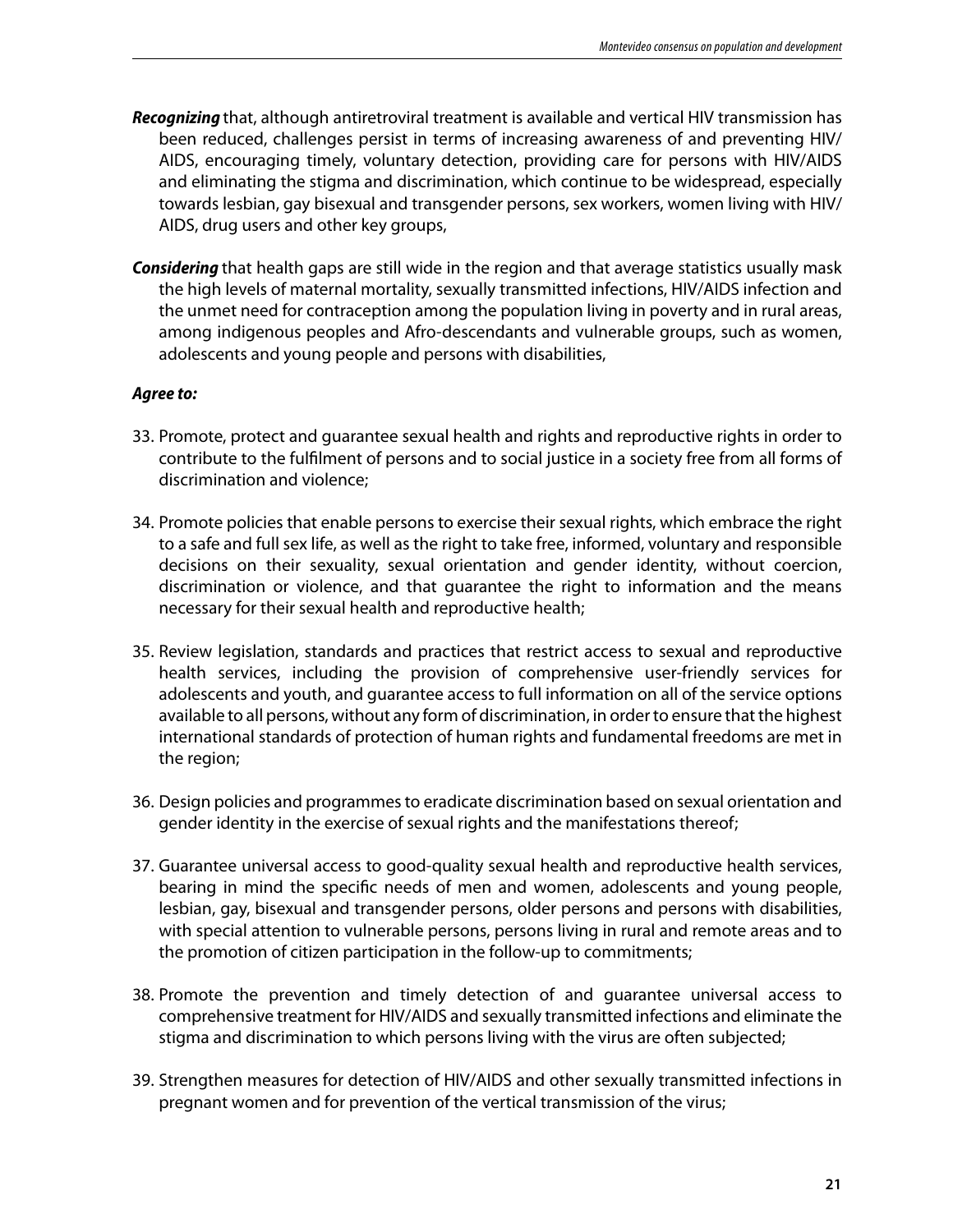- 40. Eliminate preventable cases of maternal morbidity and mortality, including, within the set of integrated benefits of sexual health and reproductive health services, measures for preventing and avoiding unsafe abortion, including sexual health and reproductive health education, access to modern and effective contraceptive methods, counselling and comprehensive care in cases of unwanted and unaccepted pregnancy, as well as comprehensive post-abortion care, where necessary, on the basis of a risk- and harm-reduction strategy;
- 41. Promote prevention and self-care programmes for the sexual health and reproductive health of men;
- 42. Ensure, in those cases where abortion is legal or decriminalized under the relevant national legislation, the availability of safe, good-quality abortion services for women with unwanted and unaccepted pregnancies, and urge all other States to consider amending their laws, regulations, strategies and public policies relating to the voluntary termination of pregnancy in order to protect the lives and health of women and adolescent girls, improve their quality of life, and reduce the number of abortions;
- 43. Ensure that all women have effective access to comprehensive health care during the reproductive process and specifically to skilled, institutional, compassionate obstetric care and to the best possible maternal health services during pregnancy, childbirth and the puerperium, as well as to services that include the termination of pregnancy in those cases where the law provides for such services, and guarantee universal access to assisted fertility treatments;
- 44. Guarantee effective access to a wide range of culturally relevant, scientifically sound, modern contraceptive methods, including emergency oral contraception;
- 45. Formulate plans for strengthening mechanisms for detecting problems during pregnancy, including at the preconception stage, improve the quality of antenatal care to include an intercultural perspective, guarantee the provision of a safe supply of blood for care during pregnancy, childbirth and the post-partum and puerperium period, and enhance compassionate care during delivery and birth and comprehensive perinatal care, bearing in mind the needs of women, boys, girls and families;
- 46. Guarantee sufficient financial, human and technological resources in order to provide universal access to sexual health care and reproductive health care for all women, men, adolescents, young people, older persons and persons with disabilities without any form of discrimination.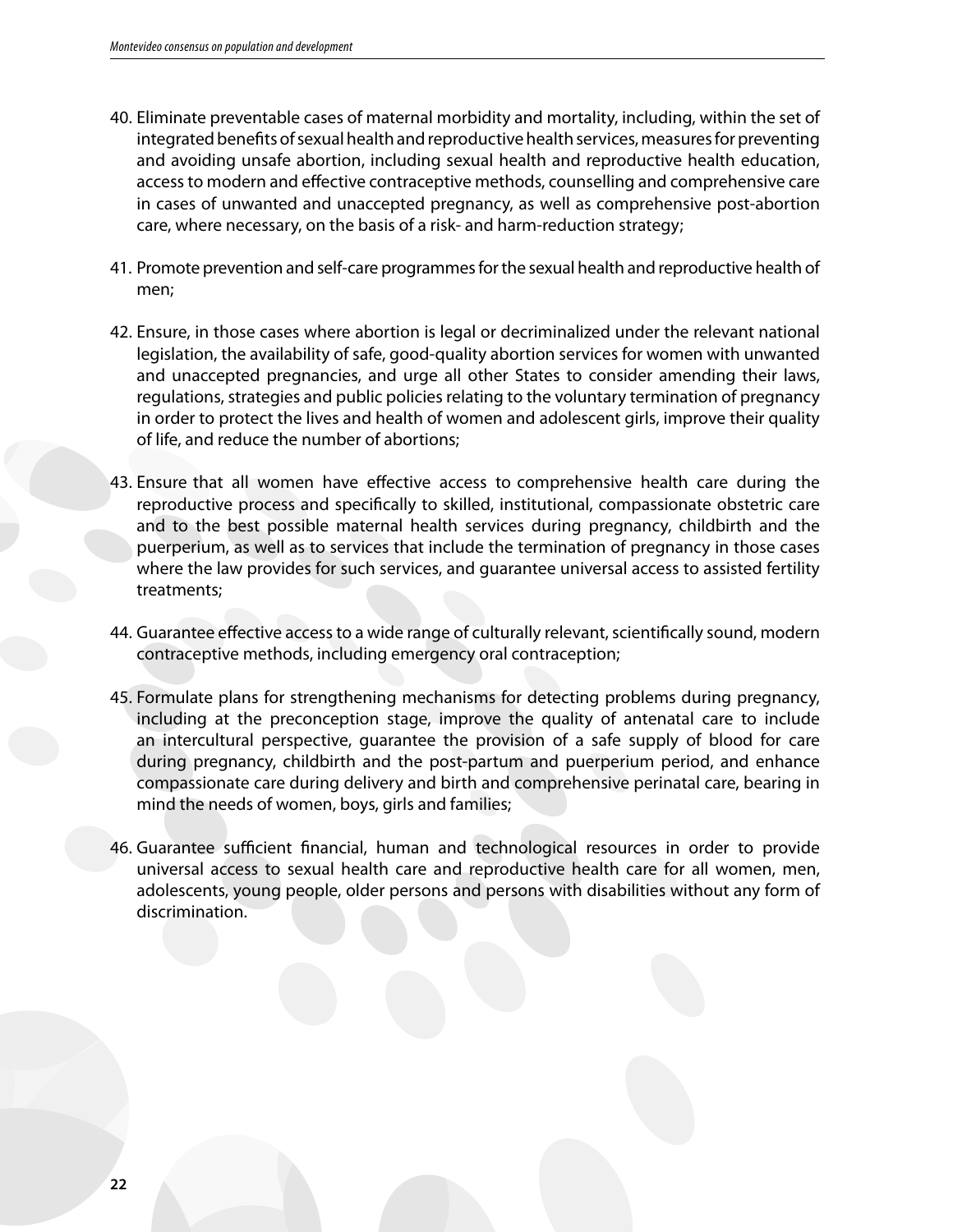## **E. Gender equality**

- *Reaffirming* the validity of the Quito Consensus of 2007 and the Brasilia Consensus of 2010 and the continuing relevance of the commitments contained therein, in particular those relating to the promotion and protection of the human rights of women, the eradication of gender discrimination and multiple forms of discrimination, the elimination of violence, and the building of State structures for promoting the advancement of women and gender equality,
- *Reaffirming* the commitment to ratification and implementation of International Labour Organization conventions 100, 102, 111, 156 and 189,
- *Reiterating* that protecting the rights and autonomy of women, promoting the full exercise of their sexual rights and reproductive rights, gender equality and the elimination of the multiple forms of discrimination and violence, including gender-based forms of such acts, are fundamental to Governments' commitment to advance towards development with equality,
- *Recognizing* that, in the region, the sexual division of labour, poverty in all its manifestations and unequal access to resources continue to be obstacles to the promotion and protection of all the human rights of women and that the elimination of political, economic, social and cultural inequalities must therefore figure among the principal sustainable development goals,
- *Bearing in mind* that violence against girls, women and lesbian, gay, bisexual and transgender persons, in particular sexual violence, is a critical indicator of marginalization, inequality, exclusion and gender discrimination against women and affects their autonomy, selfdetermination, individual and collective health and the exercise of human rights,
- *Considering* that discrimination and violence on the basis of sexual orientation and gender identity places lesbian, gay, bisexual and transgender persons in a vulnerable position, preventing their access to equality and to the full exercise of citizenship,
- *Conscious* of the persistently unequal distribution of unpaid domestic and care work between men and women, of the scant recognition and lack of appreciation for the role of women in fulfilling these tasks and of the fact that demographic changes will have an impact on the need for care services,
- *Bearing in mind* that parity is aimed at achieving equality in the exercise of power, in decisionmaking, in mechanisms for participation and social and political representation and in family, social, economic, political and cultural relationships and that there is still a notable underrepresentation of women in decision-making spheres,

### *Agree to:*

47. Fulfil the commitment to strengthen institutional machineries in order to build development policies with equality that will guarantee the autonomy of women and gender equality, and give these machineries the autonomy and the necessary human and financial resources to enable them to have a cross-cutting impact on the structure of the State, recognizing the strategic role that they play and establishing them at the highest level;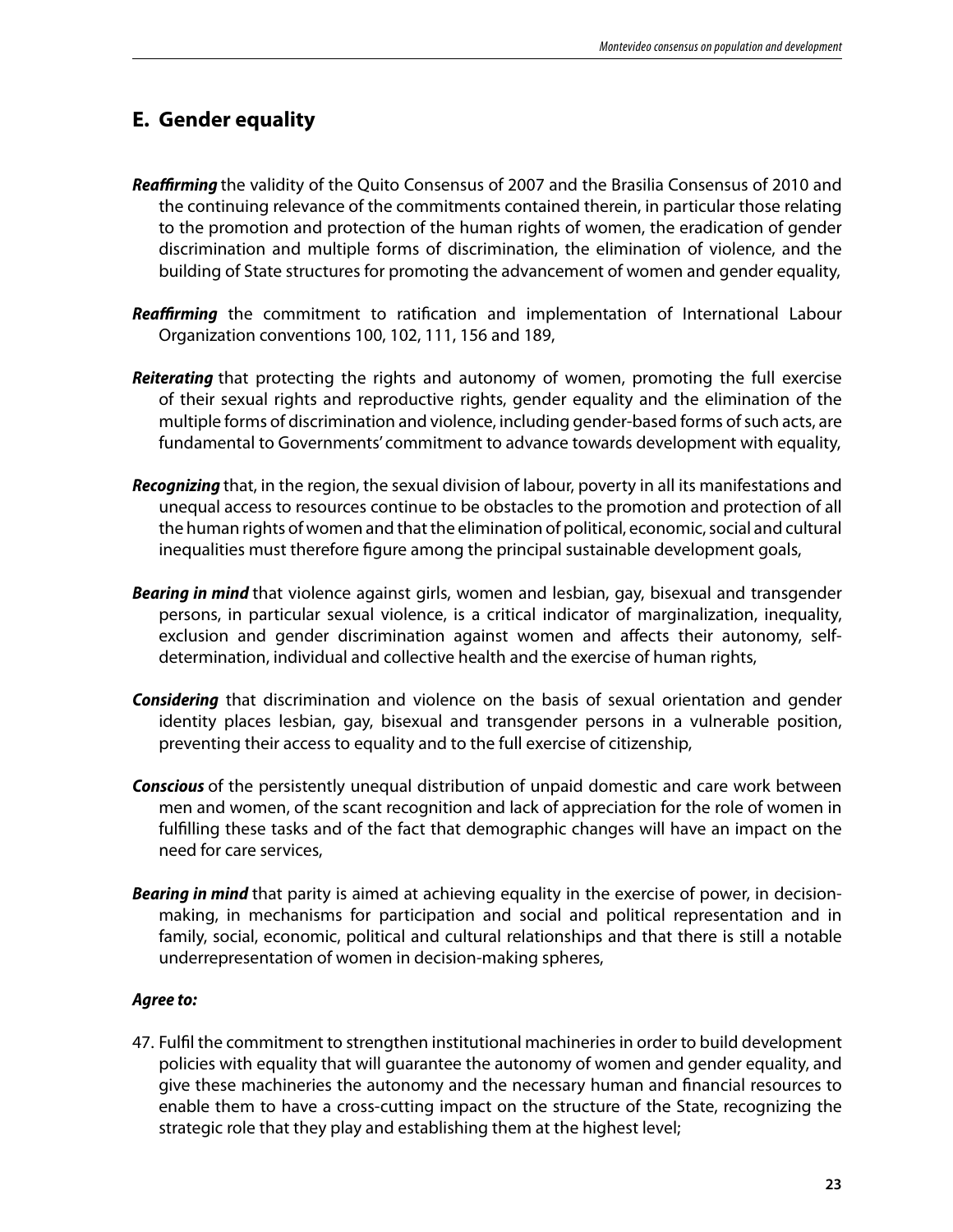- 48. Fulfil the commitment to increase and enhance opportunities for the equal participation of women in adopting and implementing policies in all spheres of public authority and in highlevel decision-making;
- 49. Take steps to promote and strengthen the preparation, implementation and accountability of gender-sensitive budgets, in order to achieve equal spending in the public sector, the inclusion of the principles of gender equality in the different stages of planning, budgeting and meeting the specific social needs of women and men;
- 50. Fulfil the commitment to promote and ensure gender mainstreaming and its intersection with perspectives on race, ethnicity, age, social class and disability status in all public policies, especially in economic and cultural policies, and coordination between branches of government and social stakeholders, including organizations of young, Afro-descendent or indigenous women, to ensure gender equality;
- 51. Promote parity and other mechanisms to ensure access to power in electoral systems as a precondition for democracy and a target for eradicating the structural exclusion of women in society, which affects mainly those in vulnerable situations, by training women leaders;
- 52. Adopt legislative measures and institutional reforms to prevent, punish and eradicate political and administrative harassment of women who reach decision-making positions through electoral means or by appointment at national and local levels, as well as in political parties and movements;
- 53. Develop and strengthen policies and universal care services based on the highest human rights standards, from a gender equality and intergenerational perspective, in order to share the delivery of services between the State, the private sector, civil society, families and households and between men and women and facilitate dialogue and coordination between all the parties involved;
- 54. Promote legislation and design and strengthen public policies on equality in the labour market in order to eliminate gender discrimination and asymmetries in relation to access to decent employment, job security, wages and decision-making on labour issues, as well as to recognize the productive value of unpaid domestic work and care work;
- 55. Strengthen the participation of women in high-level and decision-making positions in companies and support the training of men and women during hours that are compatible with their family life, and encourage businesswomen to adopt leadership roles;
- 56. Establish mechanisms for preventing sexual and other forms of harassment and violence against women and men, especially in the workplace and educational settings, as well as for filing relevant complaints and punishing such practices;
- 57. Enforce existing policies and adopt, on the one hand, preventative and punitive measures, and on the other measures for protecting and caring for women in order to eradicate all forms of violence, including forced sterilization and stigma against women in public and private spheres and especially the gender-motivated violent murder of girls and women, and ensure effective and universal access to fundamental services for all victims and survivors of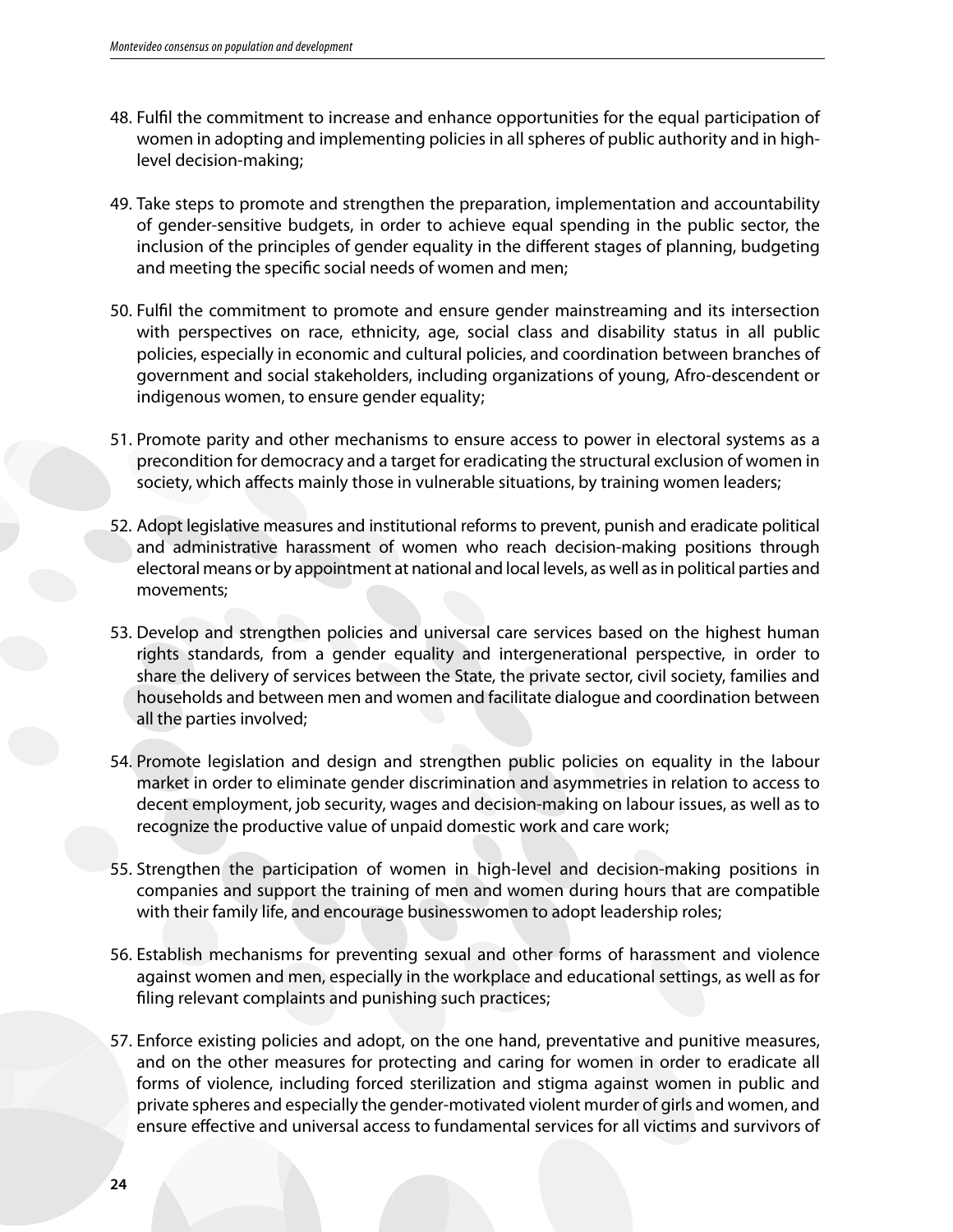gender-based violence, with special attention to women in high-risk situations, such as older women, pregnant women, women with disabilities, culturally diverse groups, sex workers, women living with HIV/AIDS, lesbian, bisexual and transgender women, Afro-descendent, indigenous and migrant women, women living in border areas, asylum-seekers and victims of trafficking;

- 58. Reaffirm the commitment and political will of Latin America and the Caribbean, at the highest level, to combat and eliminate all forms of discrimination and violence against women, including domestic violence and femicide/feminicide, and actively promote awarenessraising regarding gender mainstreaming among law enforcement personnel;
- 59. Broaden the access available to men, including boys, adolescents and young men, to sexual and reproductive health-related information, counselling and services and promote the equal participation of men in care work through programmes for raising men's awareness of gender equality, and foster the development of new masculinities.
- 60. Develop and strengthen plans and programmes for addressing disparities in the representation and performance of boys and young men in the education system, especially in the Englishspeaking Caribbean;
- 61. Ensure the sharing of responsibility between the State, the private sector, the community, families, women and men for unpaid domestic and care work, incorporating care into social protection systems through allowances, services and benefits that maximize women's autonomy and guarantee their rights, dignity, well-being and enjoyment of free time;
- 62. Improve statistical systems, official indicators and administrative records, mainstreaming the gender perspective and advancing towards the full recognition of women's economic and social contribution to the development of society;
- 63. Strengthen the capacity of countries to prepare and disseminate the gender statistics needed for the formulation of public policies on gender equality and the empowerment of women;
- 64. Consider measuring the care economy using specialized accounts and the creation of satellite accounts on unpaid work, and the incorporation of such accounts in the system of national accounts;
- 65. Implement, with the support of available technologies, multisectoral, comprehensive, integrated, coordinated, interdisciplinary and accessible services, programmes and actions targeting women that are sustainable at all levels, include specialized and confidential care in cases of violence, have sufficient resources available and that bring together sectors such as the police, the judiciary, medical and psychological services and evaluation, including sexual and reproductive health services, as well as opportunities for training and generating earnings, with a view to promoting women's autonomy in all its forms.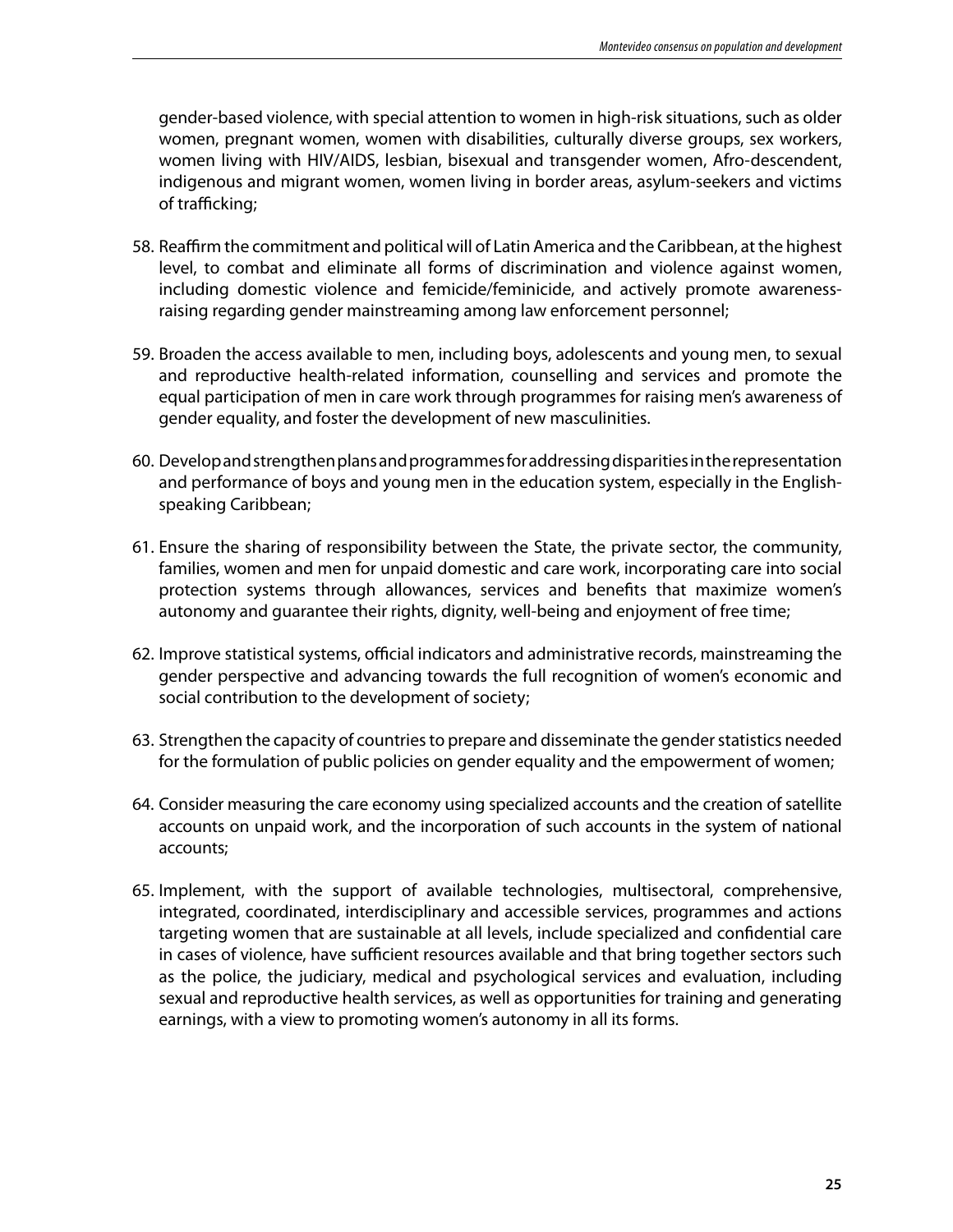## **F. International migration and protection of the human rights of all migrants**

- *Bearing in mind* that the human rights of migrants are a priority in all initiatives relating to cooperation on migration and that concerns about the protection of migrants are shared by the international community and should be included in all cooperation agendas,
- *Bearing in mind also that* the migrant population in the region is significantly high, currently amounting to approximately 30 million persons, and that migrants make substantial contributions to their home countries as well as to their countries of destination,
- *Concerned* at the impact of the economic crisis on the living conditions of migrants, the increasing complexity involved in migration, with regard to migrants' journeys and integration as well as during transit and return migration,
- *Expressing* concern at the evident and systematic human rights violations suffered by migrants as a result of racism, xenophobia and homophobia, as well as the lack of guarantee of due process and specific problems that affect different groups, especially women, girls, boys and adolescents, in terms of discrimination, abuse, trafficking in persons, exploitation and violence,
- *Considering* that the full exercise by migrants of their human rights and access by them to basic public services, in particular education and health, including sexual health and reproductive health, should not depend on their migration status,
- *Bearing in mind* that the global economic development process breeds inequalities and asymmetries which, in turn, generate an available workforce that is willing to work for minimum wages and in precarious conditions, and creates demand for highly flexible conditions that seek to extract the productive strength from these workers without respect for their human rights, in particular in the case of persons from less developed economies or living in dire poverty,
- *Recognizing* the consensuses adopted by the Regional Conference on Migration and the South American Conference on Migration, as well as at the first meeting of the Community of Latin American and Caribbean States concerning management of international migration, and at other subregional forums and entities which assume approaches associated with the protection of the human rights of migrants, the comprehensive treatment of migratory processes and special attention for the victims of trafficking,
- *Reaffirming* the commitment to redouble their efforts to face the challenges and opportunities posed by migration for countries of origin, transit and destination, from the perspective of human rights, promotion of development and shared responsibility,
- *Considering* that the important role that migrants play in economic growth has not been sufficiently appreciated or matched by any increase in the recognition of their human rights, including their labour rights or the rights of their family members,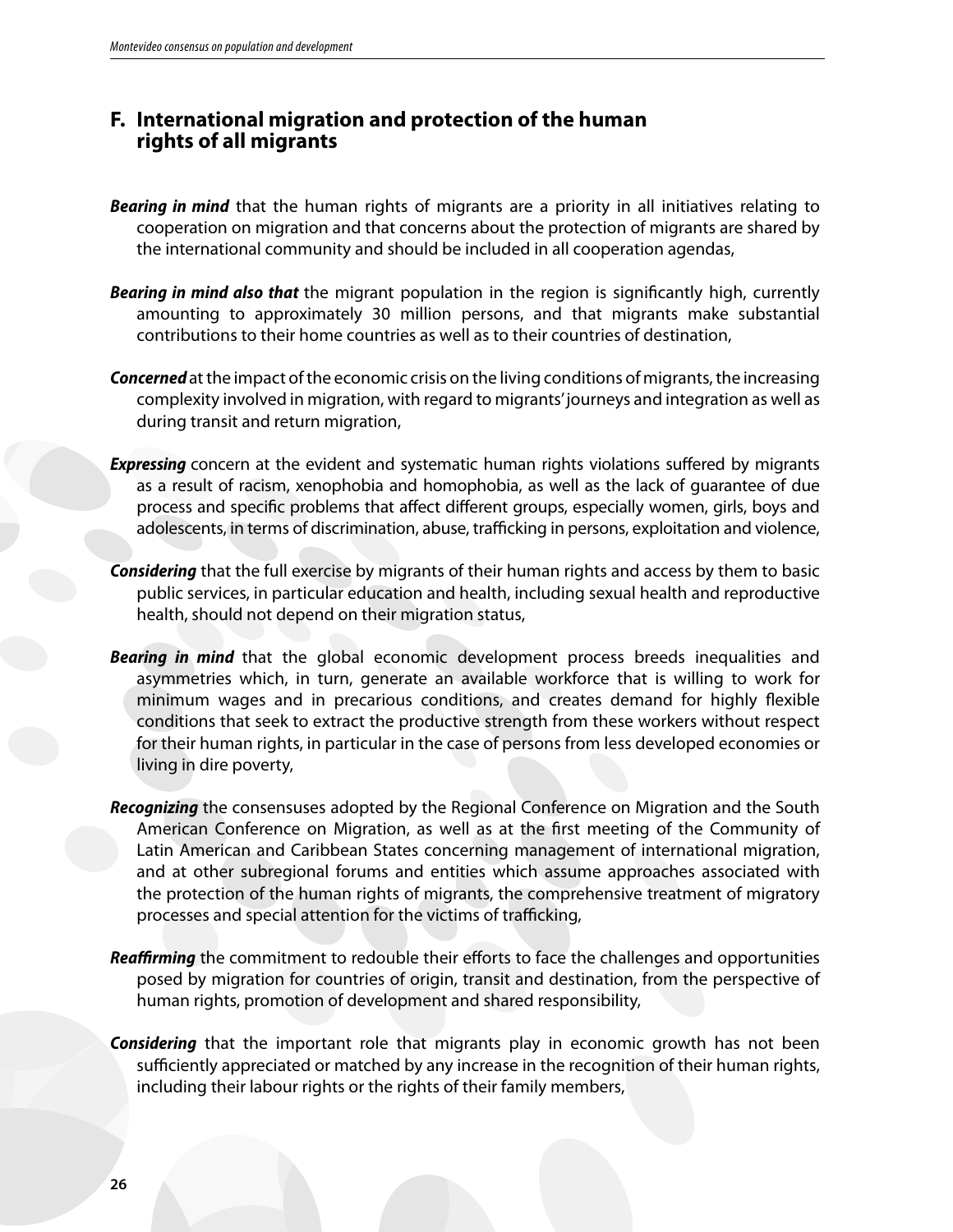- 66. Ensure that international migration issues, including migration regularization policies are fully incorporated into global, regional and national post-2015 development agendas and strategies;
- 67. Provide assistance and protection to migrants regardless of their migration status, especially vulnerable groups, with full respect for their rights and in accordance with the provisions of the International Convention on the Rights of All Migrant Workers and Members of their Families and those of the Vienna Convention on Consular Relations, highlighting the need to afford them comprehensive attention in countries of transit and destination;
- 68. Prepare comprehensive global and regional strategies to prevent infringement of the human rights of migrants, as well as to take advantage of the benefits and face the challenges arising from migration, including those relating to remittances and skilled migration in high-demand sectors, as well as the differential participation of men and women and the transnationalization of care;
- 69. Promote the signing of bilateral and multilateral social security conventions to enable migrant workers to accumulate years of service;
- 70. Incorporate principles of consistency and reciprocity in dealing with the various situations faced by emigrants from the countries in the region, at all stages of the migration process, whether at the intraregional level or outside the region;
- 71. Achieve concrete results through dialogue and international cooperation relating to migration, human rights and development in regional forums as well as in forums linked to other regions of the world, in particular North America and the European Union, with a view to reducing existing asymmetries in this area and asserting the interests of Latin American and Caribbean countries;
- 72. Protect decisively the human rights of all migrants, avoiding any form of criminalization of migration, and guarantee migrants access to basic social services in education and health, including sexual health and reproductive health, where appropriate, regardless of their migration status, with special attention to highly vulnerable groups, including unaccompanied minors, displaced persons in an irregular situation, women who are victims of violence, victims of trafficking, returnees and forcibly displaced asylum-seekers;
- 73. Give priority, in each country, to strengthening coordination channels between sectors and between countries, to reinforcing intergovernmental cooperation mechanisms in order to guarantee the exercise of the human rights of all migrants, regardless of their migration status, from a gender-based perspective;
- 74. Strengthen cooperation between countries of origin, transit and destination to address the causes and challenges of irregular migration, so as to generate safe, orderly, humane migration conditions through bilateral arrangements for labour force mobility and ensure protection of the human rights of migrants;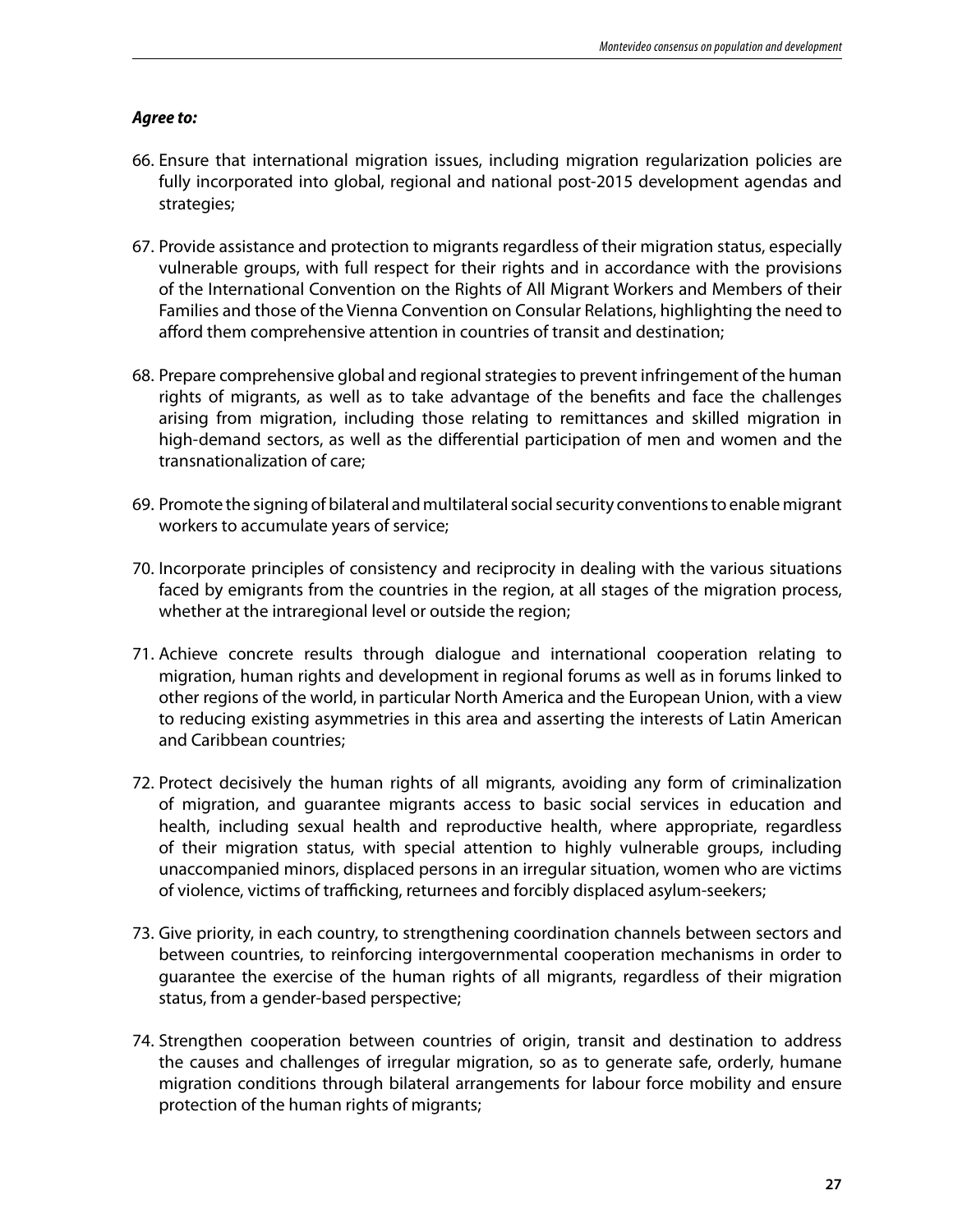75. Ensure that the Second High-level Dialogue on International Migration and Development, to be held in New York on 3 and 4 October 2013, leads to the adoption of a consensual outcome document and, in that regard, to submit for consideration the question of whether it would be appropriate to propose the contents and guidelines of an international convention on migration.

### **G. Territorial inequality, spatial mobility and vulnerability**

- *Keeping in mind* the importance of agreement 2 relating to population, territory and sustainable development, adopted in Quito in 2012 by the Ad Hoc Committee on Population and Development of the Economic Commission for Latin America and the Caribbean, in particular the appeal to member States to consider territory as a key element in sustainable development and human coexistence, and to reduce territorial inequalities since these exacerbate economic, social and environmental inequities, at the subnational level and between countries,
- *Bearing in mind* that in agreement 2 referred to above, the Ad Hoc Committee on Population and Development of the Economic Commission for Latin America called on member States to advance towards the consolidation of planning systems that will help to build societies that are equitable and free of social exclusion, by designing public policies geared to reducing gaps in the quality of life and in the exercise of the rights of all persons, with emphasis on the living conditions of human beings and their relationship with the territory where they live,
- *Taking into account*the particular challenges facing the countries of the region owing to conditions of poverty, structural processes such as globalization, specialization in extractive production and climate change, and the relationships between these processes and population mobility, spatial distribution, settlement and vulnerability of the poor population,
- *Taking into consideration* the special characteristics of the spatial distribution of the population in the region, such as high rates of urbanization with the attendant opportunities and risks, the persistent rural exodus, the trend towards concentration of population and activities in a few dynamic centres, the limited options for development in rural areas and small population centres and the segregation and vulnerability facing poor people by virtue of their geographical location,
- *Appreciating* the advances achieved and the region's experience in decentralization, development planning and territorial planning processes at the national and disaggregated levels and, especially, the successful experiences arising from the incorporation of population features and trends in development and territorial planning exercises,
- *Concerned* at the high cost in human life, infrastructure, persons affected and economic losses caused by natural and socioenvironmental disasters in the region in recent years, which expose the human settlements of the poorest populations to the highest levels of vulnerability,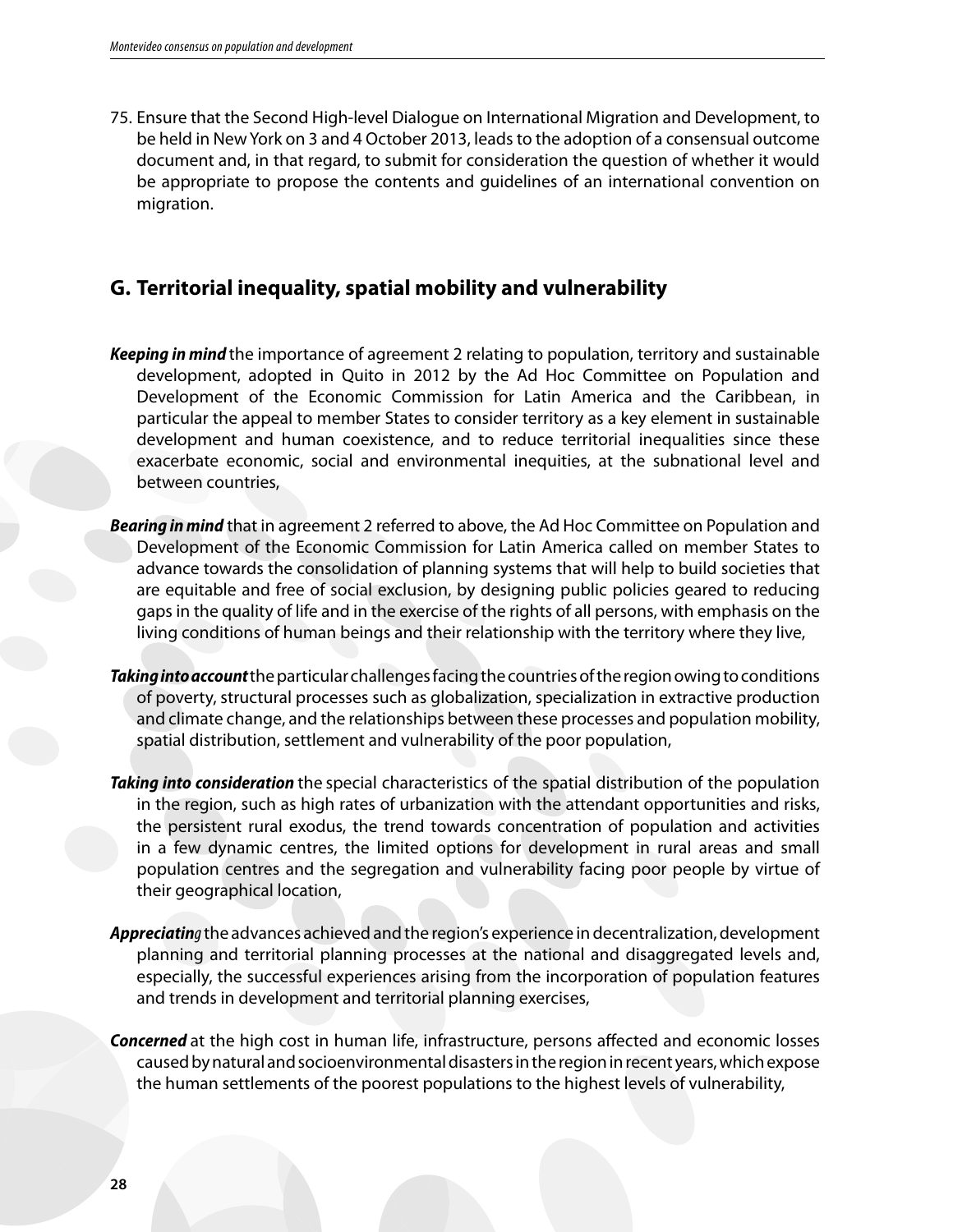- 76. Develop more closely coordinated, integrated and cohesive territories by designing and executing territorial and urban management plans, policies and instruments, administered in a participatory manner and based on a people-centred approach with a gender and human rights perspective and a vision of sustainability and environmental risk management;
- 77. Promote the development and well-being of people in all territories without any form of discrimination, and provide full access to basic social services and equal opportunities for populations whether they live in urban or rural areas, in small, intermediate or large cities or in isolated areas or small rural settlements;
- 78. Expand and improve the processes of decentralization, deconcentration and participatory planning at the subnational and local levels, with emphasis on availability, accessibility and the quality of basic services, education and health, including sexual health and reproductive health and the prevention of violence against girls, adolescents and women;
- 79. Design programmes to promote peaceful coexistence, continuing education, creative leisure pursuits, mental health and citizen security for the population in their territories in order to prevent the current social problems associated with issues such as poverty, social exclusion, the abusive use and trafficking of drugs, and gender-based violence;
- 80. Formulate development strategies for city systems to encompass territorial planning and environmental sustainability, promoting energy transition and sustainable production and consumption processes, taking into consideration social and environmental externalities, within a human rights framework, in order to promote sustainable and inclusive urban development, and strengthen all segments of such systems, including intermediate and small cities;
- 81. Plan and manage territorial and urban development, from a human rights and gender perspective, by formulating mobility, population settlement and activity location policies that contemplate, among their objectives, avoiding the use of vulnerable and protected areas and preventing and mitigating the impact of socioenvironmental disasters and combating the environmental vulnerability of those living in poverty and ethnic and racial groups who are subject to discrimination, as well as climate change mitigation and adaptation;
- 82. Formulate and implement strategies and policies that respond fully to situations of vulnerability to natural disasters, with a multidimensional protection focus before, during and after such events;
- 83. Promote inclusive development of natural resources, avoiding the social and environmental damage that this may cause;
- 84. Promote the use of georeferenced, sociodemographic analysis, disaggregated by sex, race and ethnicity, to improve territorial planning and environmental risk management.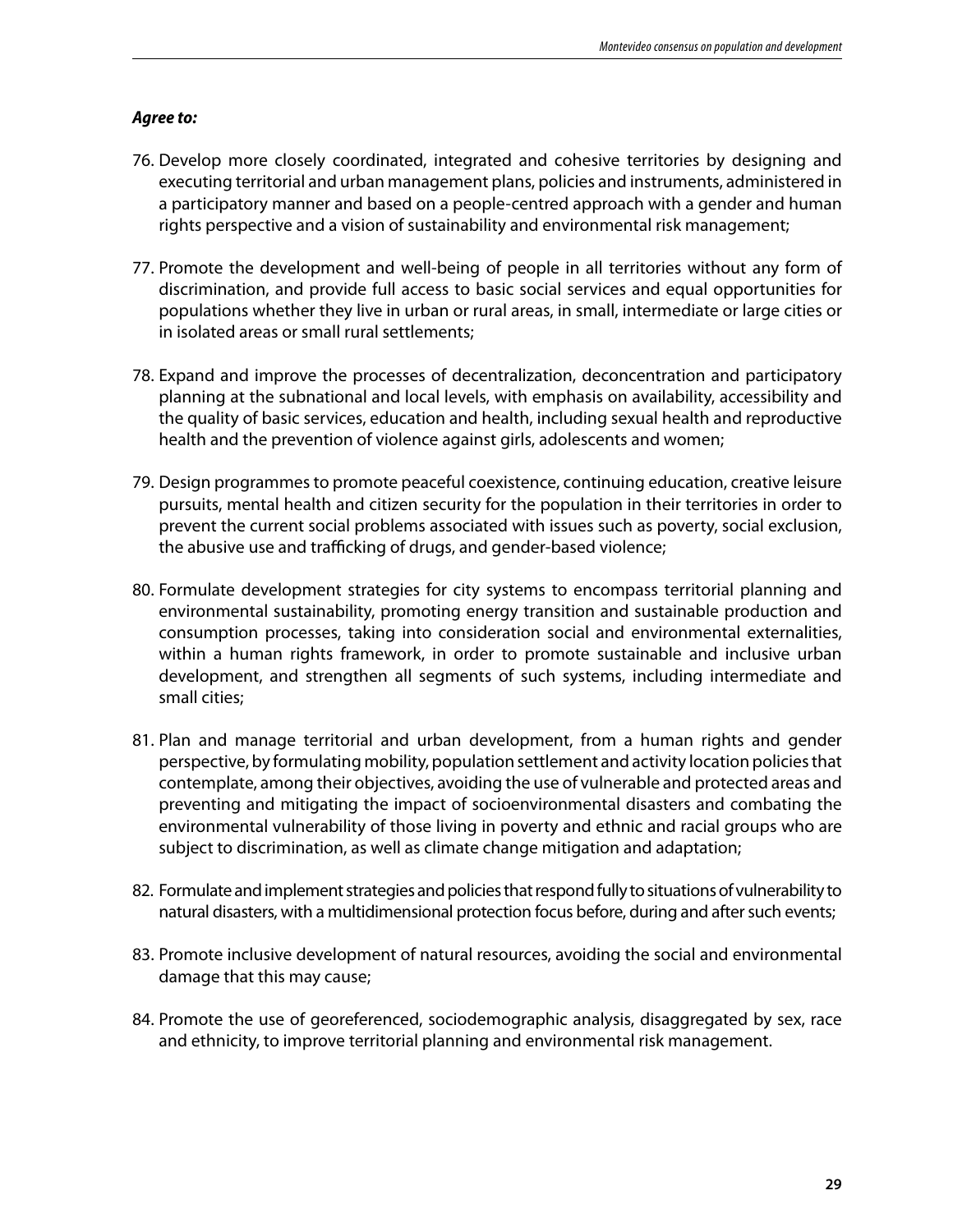## **H. Indigenous peoples: interculturalism and rights**

- *Considering* that the United Nations Declaration on the Rights of Indigenous Peoples recognizes and reaffirms that indigenous individuals are entitled, without discrimination, to all human rights enshrined in international law, and that indigenous peoples possess collective rights which are indispensable for their existence, well-being and integral development as peoples,
- *Reaffirming* the contribution that the indigenous peoples of the region make to development and to the conservation of the planet and that all peoples contribute to the diversity and richness of civilizations and cultures, which constitute the common heritage of humanity,
- *Concerned* at the sharp inequality that affects indigenous peoples and individuals as a result of historical injustices and structural discrimination, which are expressed in higher levels of material poverty, exclusion and marginalization, as well as to their more limited participation in decision-making in power structures and in citizens' representation mechanisms, which undermines their human rights,
- *Conscious*of the urgent need to respect and promote the territorial rights of indigenous peoples, as a prerequisite for the development of their identity and autonomy as peoples and for the challenges that this implies in the context of globalization, especially given the increase in the exploitation of natural resources and the pressure on the territories of indigenous peoples, including the peoples living in voluntary isolation,
- *Concerned* at the high levels of maternal and infant morbidity and mortality among indigenous peoples, particularly among women, girls and adolescents living in rural areas,
- *Recognizing* the need to protect and respect the collective rights of indigenous peoples, as well as the need for greater protection for their development and against the forms of violence to which indigenous boys, girls, adolescents, young people, women and older persons are subjected,
- *Highlighting the importance* of the high-level plenary meeting of the United Nations General Assembly, to be known as the World Conference on Indigenous Peoples, to be held on 22 and 23 September 2014, pursuant to United Nations General Assembly resolution 65/198 of 21 December 2010,

- 85. Respect and implement the provisions of the United Nations Declaration on the Rights of Indigenous Peoples, as well as Convention No. 169 of the International Labour Organization on indigenous and tribal peoples —and call on those countries that have not already done so to sign it and ratify it— adapting legal frameworks and formulating the policies necessary for their implementation, with the full participation of these peoples, including indigenous peoples that live in cities;
- 86. Consider the special demographic dynamic of indigenous peoples in public policy design, with special emphasis on indigenous peoples threatened with extinction, those who have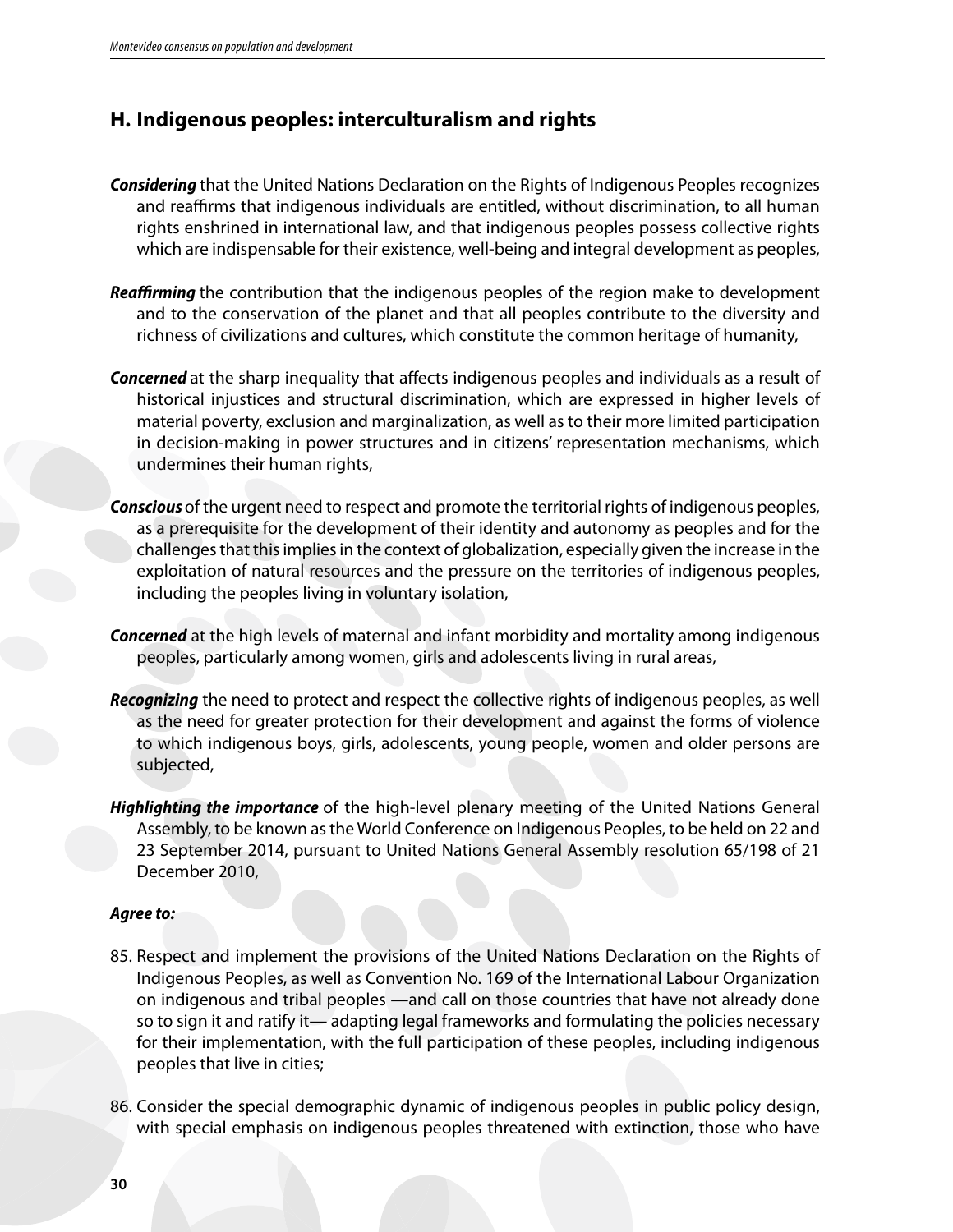no contact with the outside world, those living in voluntary isolation or that are in a phase of initial contact, and respect their right to self-determination;

- 87. Guarantee indigenous peoples' right to health, including sexual rights and reproductive rights, and their right to their own traditional medicines and health practices, especially as regards reducing maternal and child mortality considering their socio-territorial and cultural specificities as well as the structural factors that hinder the exercise of this right;
- 88. Respect and guarantee the territorial rights of indigenous peoples, including those of peoples living in voluntary isolation and those in the initial phase of contact, with special attention to the challenges presented by extractive industries and other major global investments, mobility and forced displacements, and design policies that facilitate free, prior and informed consultation on matters that affect these peoples, pursuant to the provisions of the United Nations Declaration on the Rights of Indigenous Peoples;
- 89. Adopt, in conjunction with indigenous peoples, the measures needed to ensure that indigenous women, boys, girls, adolescents and young people enjoy protection from and full guarantees against all forms of violence and discrimination, and take measures to ensure the restitution of rights;
- 90. Guarantee indigenous peoples' right to communication and information, ensuring that national statistics respect the principle of self-identification, as well as the generation of knowledge and reliable and timely information on indigenous peoples through participatory processes, with reference to their requirements and international recommendations relating to these issues;
- 91. Participate actively and at the highest possible level, with provision for the inclusion of indigenous peoples in national delegations, in the United Nations General Assembly highlevel meeting entitled the World Conference on Indigenous Peoples, to be held in September 2014, as well as in other relevant international forums.

## **I. Afro-descendants: rights and combating racial discrimination**

- *Reaffirming* that the Durban Declaration and Programme of Action, adopted at the World Conference against Racism, Racial Discrimination, Xenophobia and Related Intolerance, provide a comprehensive human rights framework for the well-being and development of Afro-descendent persons and a solid foundation for combating racism, racial discrimination, xenophobia and related intolerance,
- *Convinced* that racism, racial discrimination, xenophobia and related intolerance occur on the grounds of race, colour, descent or national or ethnic origin and that victims can suffer multiple or aggravated forms of discrimination based on other related grounds, such as gender identity, sexual orientation, language, religion, political or other opinion, social origin, economic status, birth or other situation,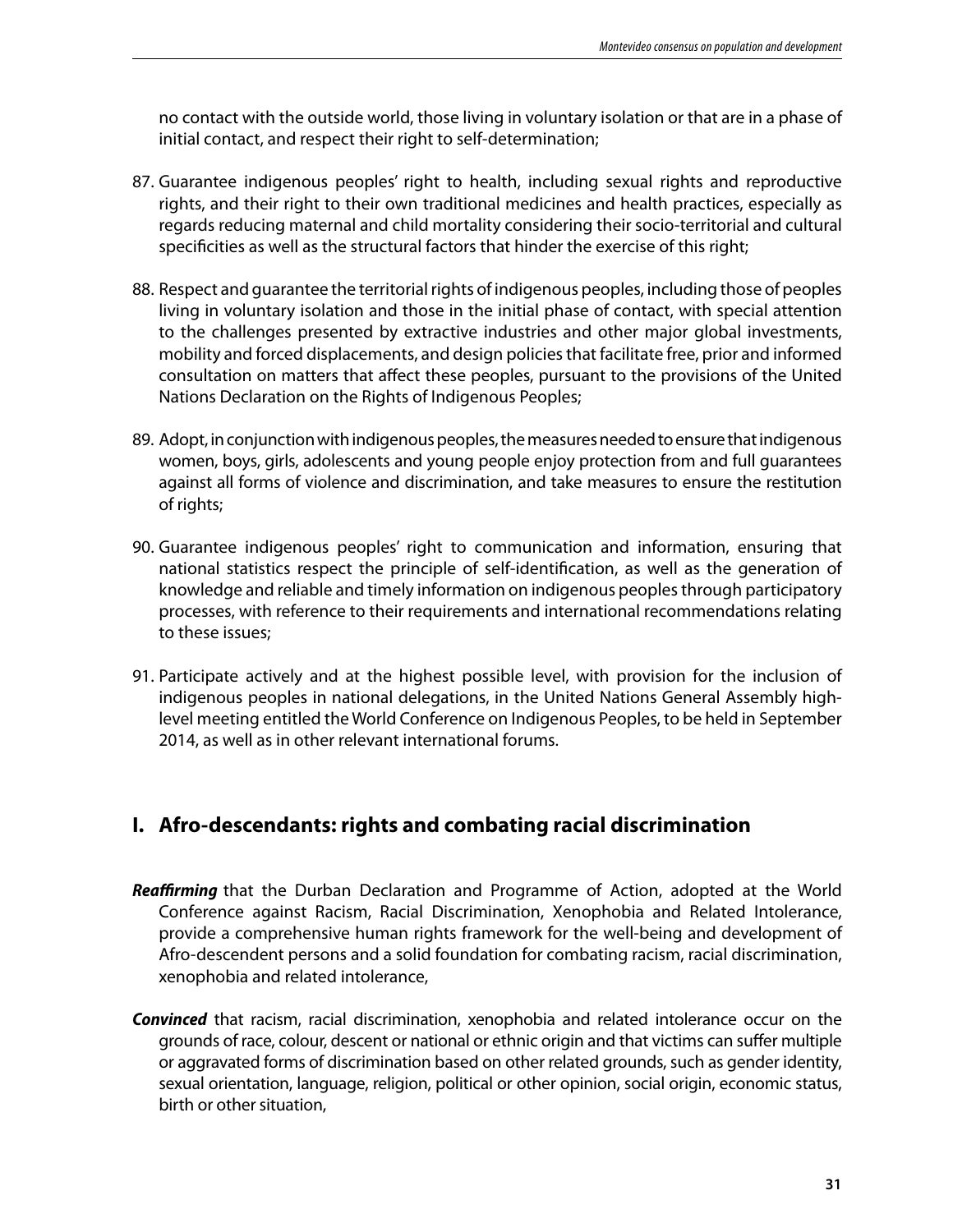- *Underscoring* the contribution that Afro-descendent populations make to the development and well-being of humanity as a whole and that cultural diversity should be valued, enjoyed, genuinely accepted and embraced as a permanent feature which enriches societies,
- *Deeply concerned* at the disadvantaged position of Afro-descendent persons and communities in the areas of education, employment, health, housing, child mortality and life expectancy, in particular when the inequality is due to racism and racial discrimination, xenophobia and related forms of intolerance,

- 92. Respect and implement the provisions of the Durban Declaration and Programme of Action adopted at the World Conference against Racism, Racial Discrimination, Xenophobia and Related Intolerance, by adapting the legal frameworks and formulating the policies necessary for their implementation, with the full participation of Afro-descendent persons;
- 93. Address gender, racial, ethnic and intergenerational inequalities, bearing in mind the way these dimensions overlap in situations of discrimination affecting women, especially young Afro-descendent women;
- 94. Consider the special demographic and sociocultural dynamics of Afro-descendent populations in the design and implementation of public policies, ensuring their full participation and the development of disaggregated statistics;
- 95. Ensure that Afro-descendent persons, in particular Afro-descendent girls, adolescents and women, can exercise the right to health, especially the right to sexual health and reproductive health, taking into account the specific socioterritorial and cultural features and the structural factors, such as racism, that hinder the exercise of their rights;
- 96. Promote the development of Afro-descendent populations by implementing public policies, establishing standards and creating institutions to guide and carry forward affirmative action policies, plans and programmes at the sectoral level, whereby the principles of equality and non-discrimination can be incorporated into all levels of government, with organized civil society participating throughout the process of design, implementation and evaluation of those instruments;
- 97. Ensure that policies and programmes are in place to raise the living standards of Afrodescendent women, by fully enforcing their rights, in particular their sexual rights and reproductive rights;
- 98. Generate knowledge and reliable and timely information with a gender perspective and disaggregated by sex, age and socioeconomic status, among other variables, on Afro-descendent populations through participatory processes, paying attention to the international requirements and recommendations relating to the issue.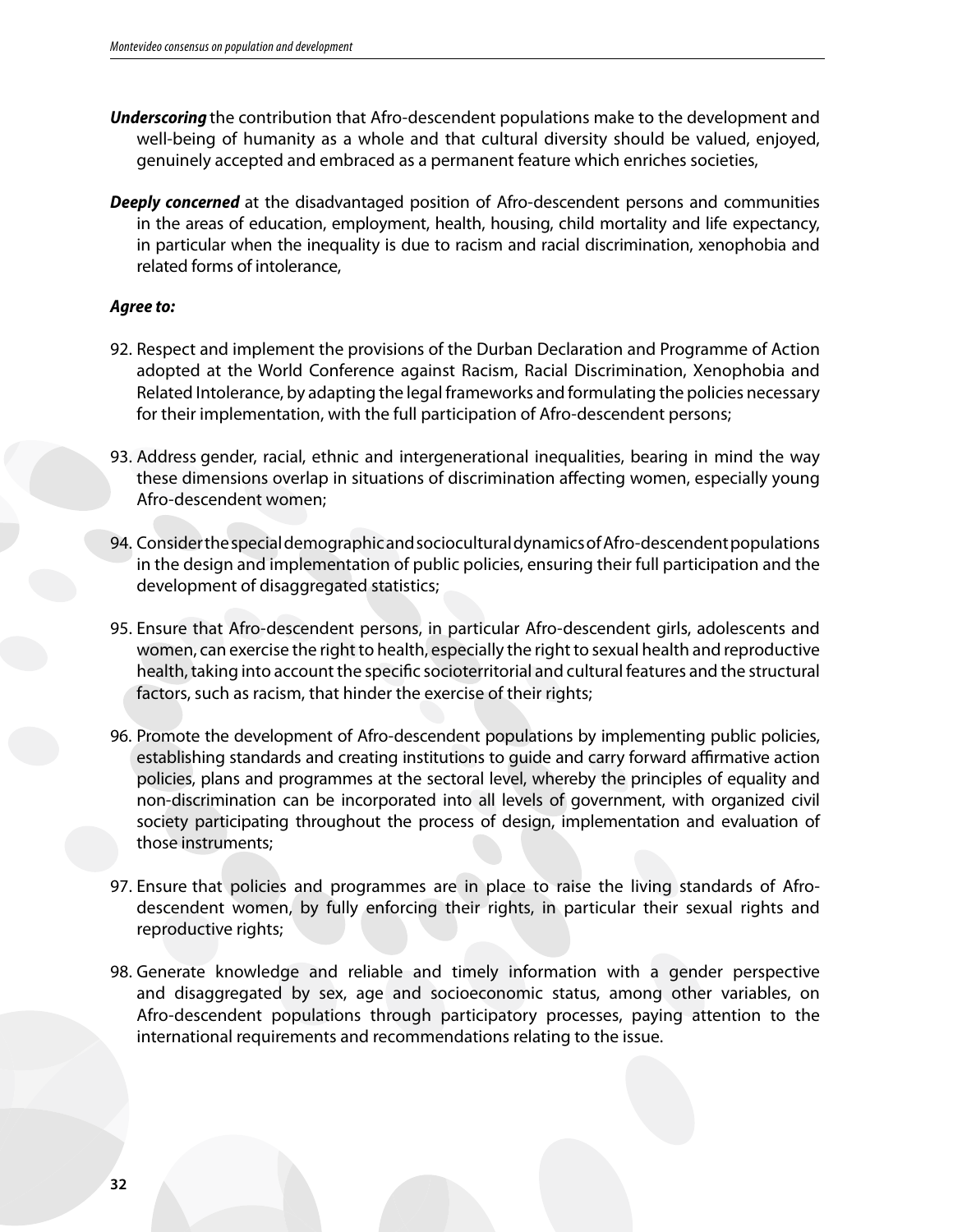## **J. Frameworks for the implementation of the future regional agenda on population and development**

- *Reaffirming* the strategic role that the Regional Conference on Population and Development in Latin America and the Caribbean is called upon to play in the review of the Programme of Action of the International Conference on Population and Development and in the definition of priorities for its implementation beyond 2014,
- *Underscoring* the need for operational instruments, monitoring systems and resources for action in the area of population and development in the region to address the emerging challenges in this sphere,

- 99. Reiterate the appeal to establish or strengthen a national coordinating mechanism, with the participation of civil society organizations, to facilitate the implementation and follow-up of the Cairo Programme of Action beyond 2014 and to act as a permanent liaison with the Regional Conference;
- 100. Adopt a regional agenda on population and development for Latin America and the Caribbean fully respecting the Cairo Programme of Action and the key actions for its further implementation beyond 2014;
- 101. Generate regional and national machineries to oversee the fulfilment of this regional agenda on population and development for Latin America and the Caribbean beyond 2014 and ensure its accountability;
- 102. Improve data sources, particularly population censuses, administrative records, vital statistics and specialized surveys, promoting the full independence of national statistical systems and ensuring, by means of legal and institutional frameworks, that users and producers apply the fundamental principles of official statistics at both the national and international levels as well as harmonized methodologies to ensure comparability between countries;
- 103. Ensure sufficient financial and human resources to develop integrated systems that provide reliable, timely, good-quality, gender-sensitive information, disaggregated by territory, sex, age, race, ethnicity and socioeconomic status, to facilitate decision-making and the formulation, follow-up and appraisal of development policies and programmes;
- 104. Promote cooperation between national statistical offices and the relevant bodies in the field of statistics to aid in the production and improvement of those statistics, as well as in the use of health-sector administrative records for statistical purposes;
- 105. Ensure sufficient financial resources and the mobilization of international cooperation resources for Latin America and the Caribbean, in order to expedite the implementation of the Cairo Programme of Action beyond 2014 and the measures agreed upon herein, putting in place at the same time clear and effective transparency and accountability mechanisms;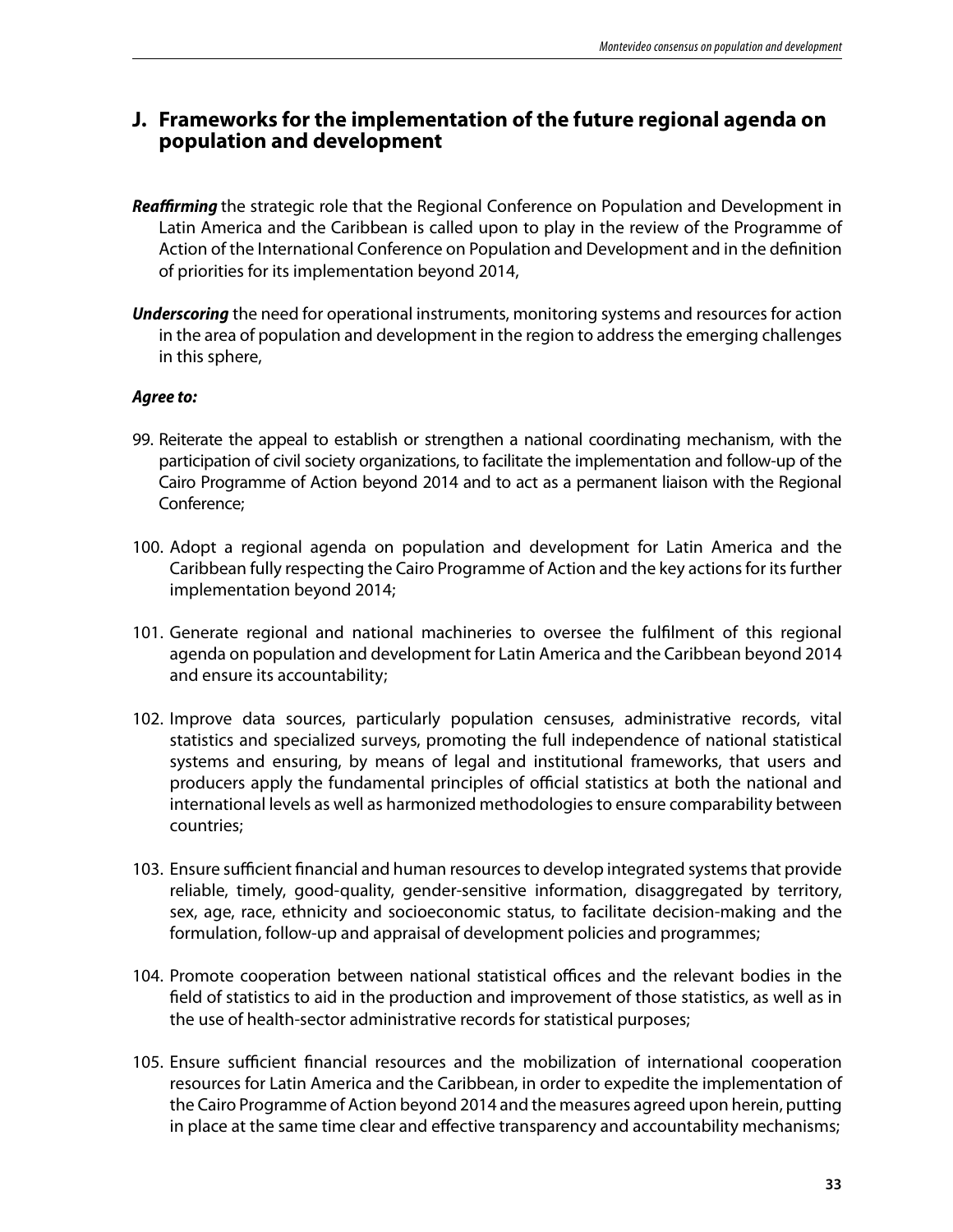- 106. Design and implement training strategies in the area of population and development that cover the various issues, territorial levels and course formats, using the academic establishments in the region and available technological advances, with the support of the United Nations Population Fund and the United Nations system;
- 107. Guarantee the effective participation of civil society and social movements in the implementation, oversight and appraisal of the Cairo Programme of Action beyond 2014, incorporating the measures agreed upon herein;
- 108. Submit a proposal to the Statistical Conference of the Americas, at its next meeting, on the harmonization of health indicators, in particular sexual health and reproductive health, for the region, including small island developing States, in order to facilitate the comparison and analysis of regional trends.

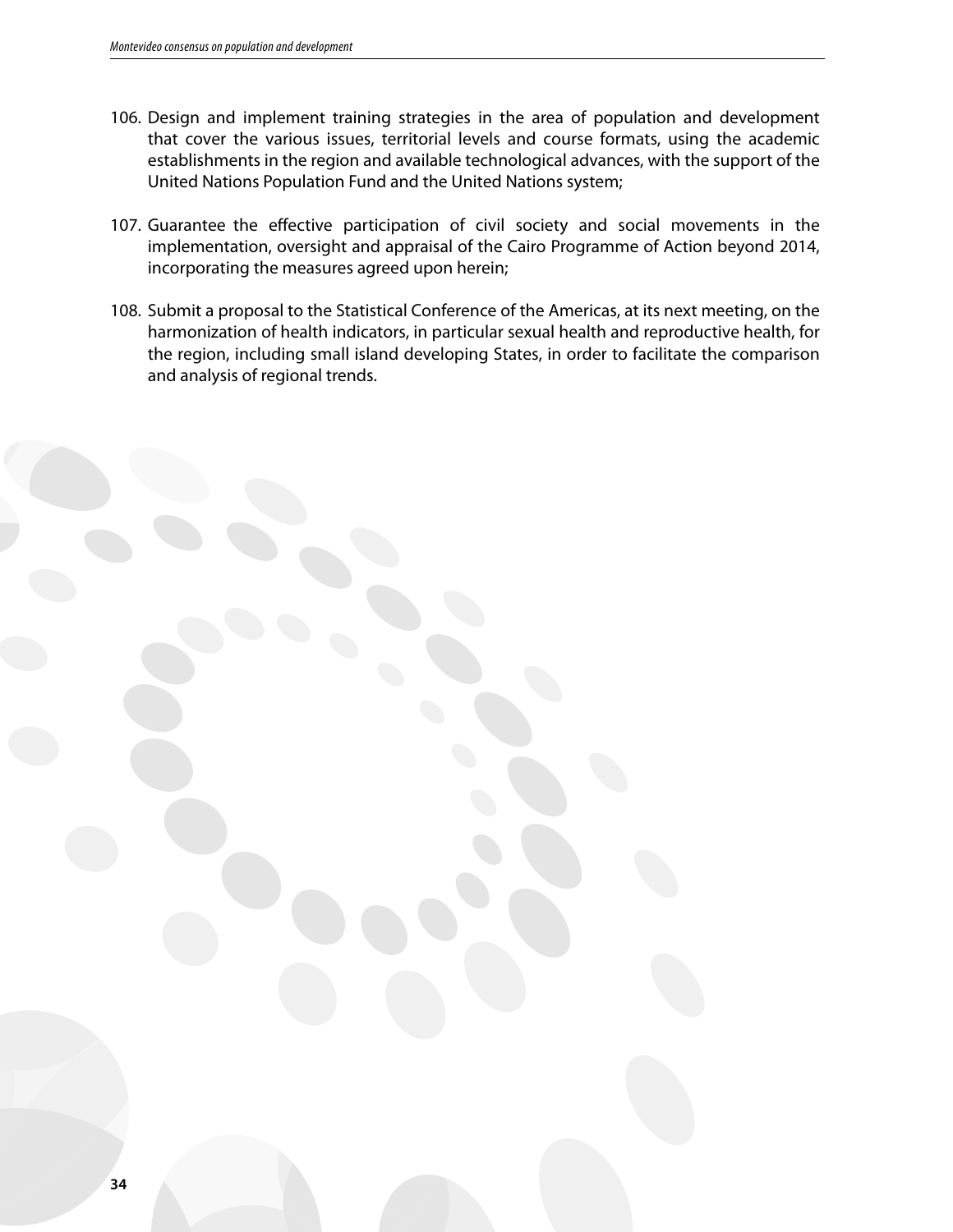## **Follow-up recommendations**

- 109. *Resolve* that these agreements represent the input of Latin America and the Caribbean for the report reviewing the status of implementation of the Cairo Programme of Action which the Secretary-General will present to the Commission on Population and Development at its forty-seventh session, to be held from 7 to 11 April 2014, and for the special session of the General Assembly on the follow-up to the Programme of Action of the International Conference on Population and Development beyond 2014, to be held on 22 September 2014 in New York;
- 110. *Request* the secretariat, within the framework of the existing links between population and development, to continue to give priority to the following issues from a gender perspective: determinants and consequences of demographic trends; sociodemographic inequities; maternal and child mortality; sexual health and reproductive health; youth; ageing and older persons; indigenous peoples and Afro-descendent populations in Latin America and the Caribbean; international and internal migration; sources of sociodemographic information (population censuses and vital statistics), and human resources training in the fields of demography and population and development;
- 111. *Request also* the secretariat to continue providing support for countries in affording statistical visibility to the indigenous peoples and Afro-descendent populations of Latin America and the Caribbean by seeking to develop specific and innovative indicators, including the exchange of best practices, and providing accessible training opportunities for national personnel, and to continue to monitor regionally the issues relating to these population groups in Latin America and the Caribbean;
- 112*. Commission* the secretariat to provide all necessary support for the implementation of the regional activities to be held in preparation for the World Conference on Indigenous Peoples, which will take place on 22 and 23 September 2014;
- 113*. Also commission* the secretariat to provide technical assistance for the activities relating to the preparatory process of the International Decade for People of African Descent;
- 114*. Further commission*the secretariat, through the Latin American and Caribbean Demographic Centre-Population Division of ECLAC, to continue to head cooperation efforts to assist the Latin American and Caribbean countries in the area of international migration, in particular in generating information and knowledge, preparing regulations and formulating and assessing policies using a human-rights-based approach, respecting the commitments established in resolution 615(XXXI) on international migration, which was adopted at the thirty-first session of the Commission;
- 115*. Request* the secretariat and the United Nations Population Fund to continue generating information and knowledge and to provide technical assistance to the countries for following up implementation of the San José Charter on the Rights of Older Persons in Latin America and the Caribbean, as well as for other activities aimed at protecting the human rights of older persons within the purview of the United Nations;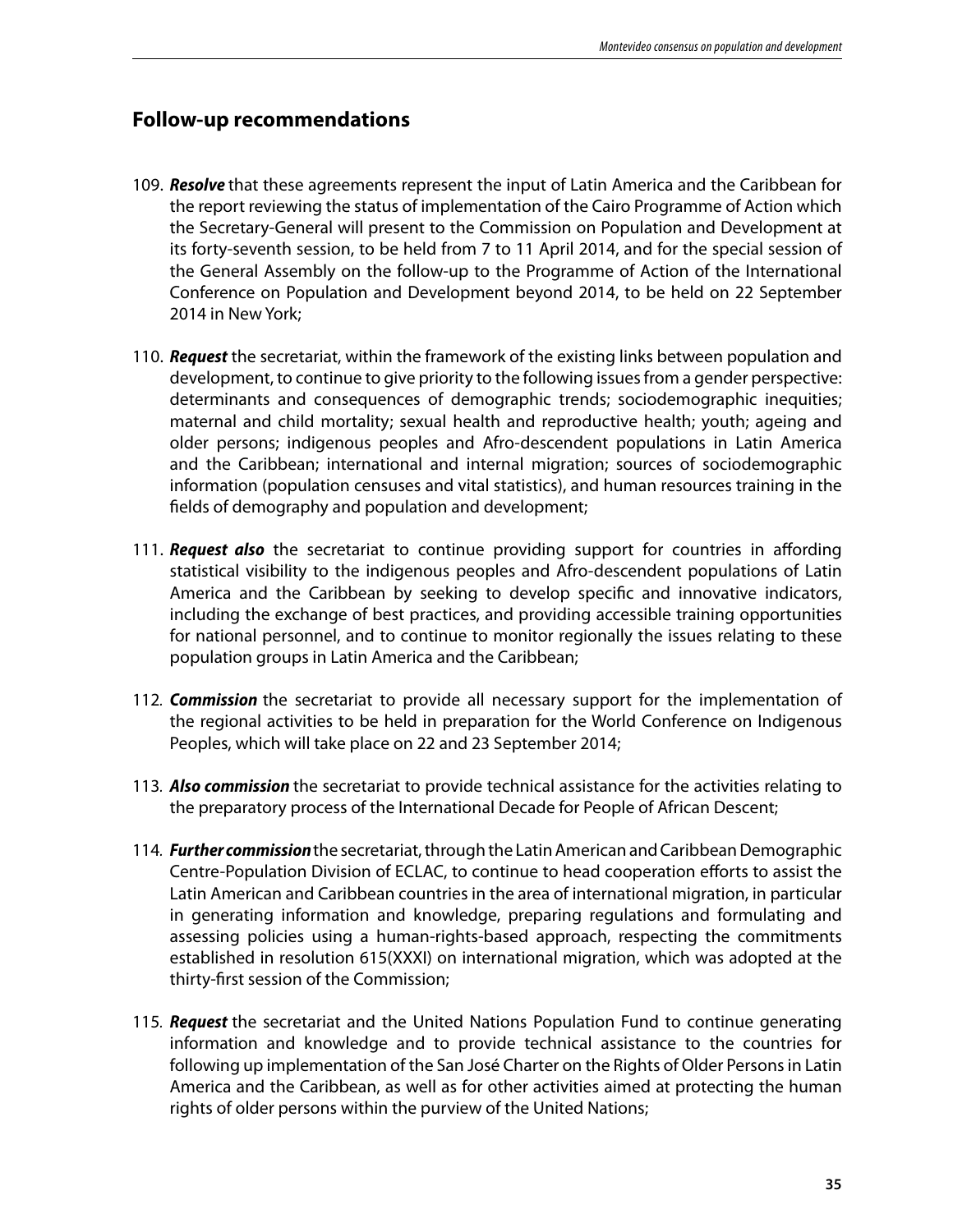- 116. *Encourage* the secretariat and the United Nations Population Fund to continue, through the inter-agency groups, to coordinate efforts with other international and multilateral agencies in order to implement priority activities relating to population and development for the benefit of member States; and urge it to promote and expand South-South, triangular and extraregional cooperation and sharing of best practices;
- 117. *Resolve* that the Presiding Officers of the Regional Conference on Population and Development in Latin America and the Caribbean, with support from the secretariat, shall hold a meeting in 2014 in preparation for the second session of the Regional Conference;
- 118*. Invite* member States to propose the creation of working groups on issues agreed upon herein to the Regional Conference on Population and Development in Latin America and the Caribbean, for adoption at the second session of the Conference, which will be held in 2015;
- 119. *Requests* the agencies, funds and programmes of the United Nations system, including the United Nations Population Fund, to include in their strategic plans for 2014-2017 the priority areas of the Cairo Programme of Action adopted at the first session of the Regional Conference on Population and Development in Latin America and the Caribbean, and to allocate funds according to the indicators of need as required in each of the priority issues proposed by this Conference;
- 120. *Further request* the secretariat and the United Nations Population Fund to strengthen scientific and technical cooperation activities, including North-South, South-South and triangular cooperation, and reiterate the importance of developing human resources through training, the exchange of experiences and specialized knowledge, knowledge transfer and technical assistance for capacity-building, which entails strengthening institutional capacities, including planning, management, follow-up and evaluation capabilities;
- 121. *Ask* the secretariat of the Economic Commission for Latin America and the Caribbean to lend technical assistance, through its Division for Gender Affairs, in coordination with the United Nations Population Fund and the United Nations Entity for Gender Equality and the Empowerment of Women, to provide technical support to State machineries and regional forums for the advancement of women in the management of cooperation and technical assistance resources with a view to enabling the implementation and follow-up of the Cairo Programme of Action and these agreements;
- 122*. Also ask* the United Nations Population Fund to strengthen cooperation activities with the Governments of the region in the framework of their commitment to strengthen investment in youth and, in particular, to intensify efforts to coordinate actions relating to access to quality education, including comprehensive sexuality education, gender equality, decent work for youth and their access to quality health care, including sexual health and reproductive health services, in conjunction with other cooperation agencies and other bodies in the United Nations system;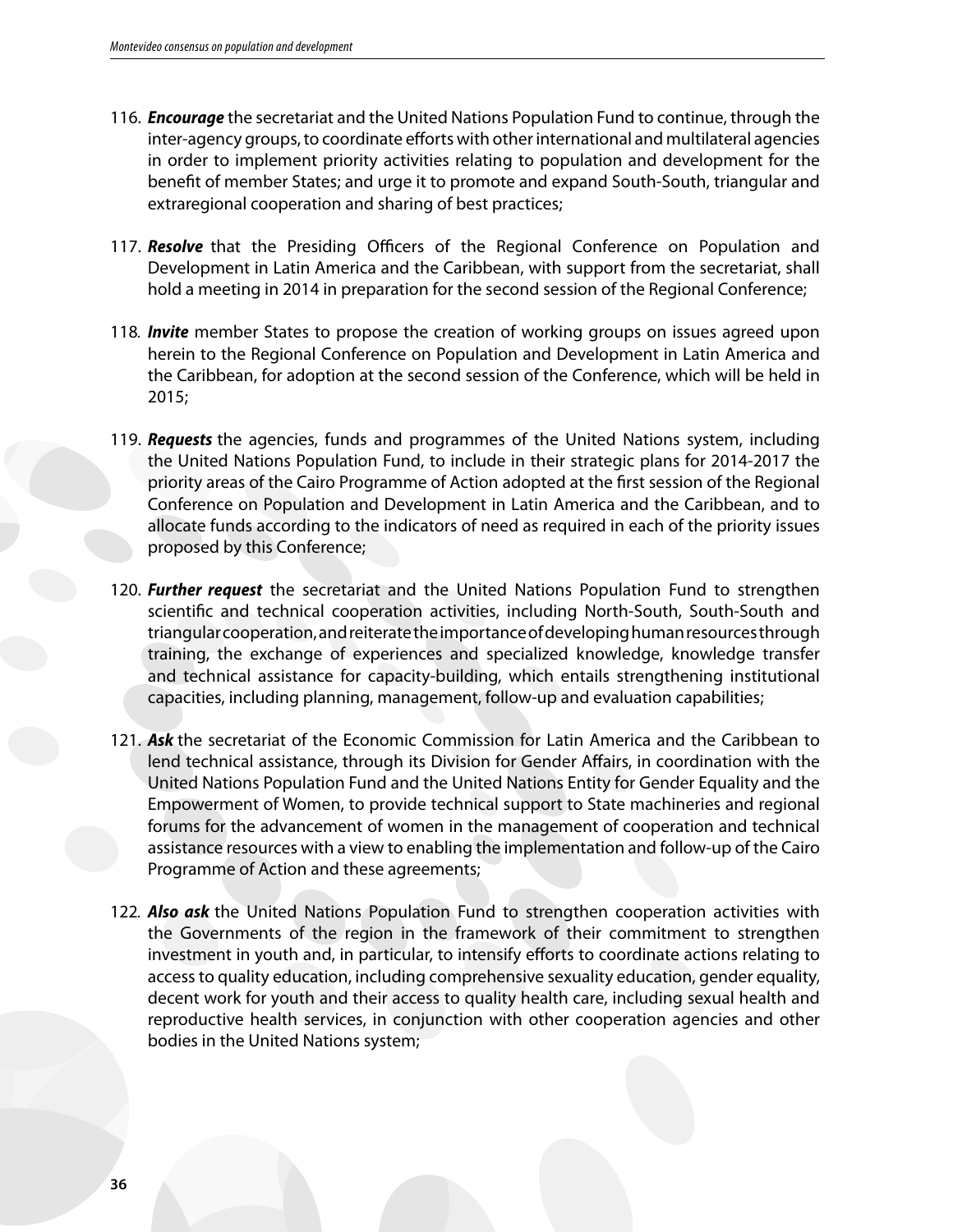- 123. *Further ask* the Economic Commission for Latin America and the Caribbean and the United Nations Population Fund, in consultation with the Governments and in coordination with the relevant organizations in the United Nations system, to foster South-South cooperation in order to continue to advance towards the goals and objectives of the Cairo Programme of Action beyond 2014;
- 124*. Thank* the United Nations Population Fund for its technical assistance and financial support for the operational review of implementation of the Cairo Programme of Action, in accordance with General Assembly resolution 65/234, as well as for its support for the organization and holding of the first session of the Regional Conference on Population and Development in Latin America and the Caribbean, which has facilitated the formulation of the agreements adopted herein;
- 125. *Ask* the secretariat to report to the Regional Conference on Population and Development, at its second session, on activities carried out in the substantive areas referred to in the foregoing paragraphs;
- 126*. Thank and congratulate* the Economic Commission for Latin America and the Caribbean and the Government of the Eastern Republic of Uruguay for organizing the first session of the Regional Conference on Population and Development in Latin America and the Caribbean and the Latin American and Caribbean Demographic Centre (CELADE)-Population Division of ECLAC for preparing the corresponding documentation, particularly the reports "Implementation of the Programme of Action of the International Conference on Population and Development in Latin America and the Caribbean: Review of the period 2009-2013 and lessons learned. Summary and overview" and "Proposed regional agenda on population and development for Latin America and the Caribbean beyond 2014"; and thank the United Nations Population Fund for its collaboration;
- 127*. Thank also*the Commission for the support provided to the countries of the region, through the Latin American and Caribbean Demographic Centre-Population Division of ECLAC, in the implementation, follow-up and evaluation of the Cairo Programme of Action and for the activities carried out between July 2012 and July 2013, which are described in the document "Report on the activities conducted by the Latin American and Caribbean Demographic Centre (CELADE)-Population Division of ECLAC during the period 2012-2013";<sup>3</sup> and thank the United Nations Population Fund for its collaboration;
- 128. *Express appreciation* to the civil society organizations and social movements for monitoring implementation of the Cairo Programme of Action, in particular for their contributions to the first session of the Regional Conference;
- 129. *Thanks* the Government of the Eastern Republic of Uruguay for hosting the first meeting of the Regional Conference on Population and Development in Latin America and the Caribbean and for providing all the support needed for the event;
- 130. *Welcomes* the kind offer of the Government of Mexico to host the second meeting of the Regional Conference on Population and Development in Latin America and the Caribbean.

<sup>3</sup> LC/L.3643/Rev.1.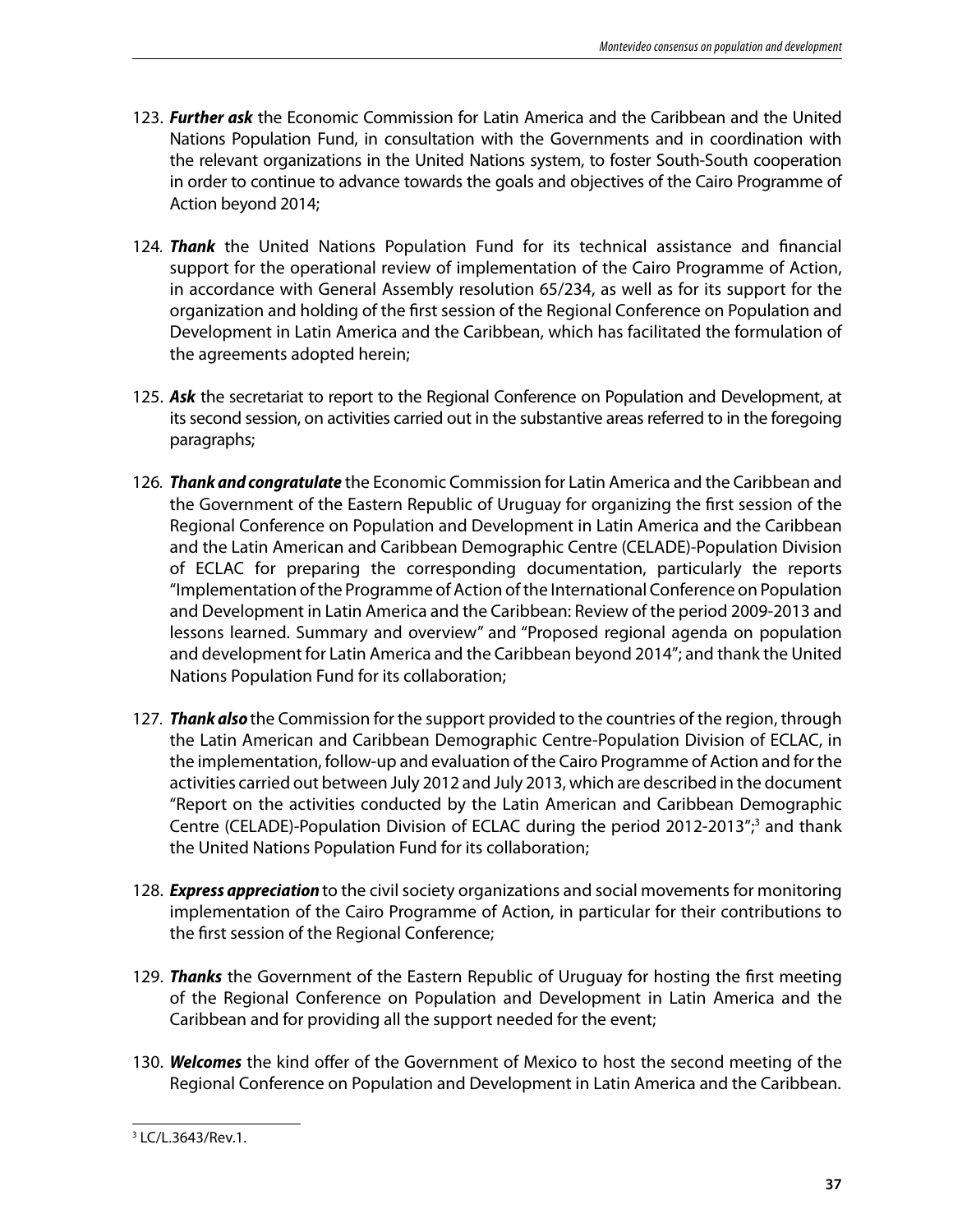#### Appendix 1

#### **Reservation presented by the delegation of Guatemala**

The delegation of Guatemala presents the following written statement:

My delegation wishes to state that, for reasons of interest to our country, Guatemala issues the following reservations and requests that they be incorporated in the final report of the first session of the Regional Conference on Population and Development in Latin America and the Caribbean:

- a) Guatemala has the sovereign right to implement the recommendations contained in the Agreement issued at the first session of the Regional Conference on Population and Development in Latin America and the Caribbean, which was held in Montevideo, Uruguay, from 12 to 15 August 2013, subject to the provisions of our Political Constitution and national laws, and those of the international treaties and conventions to which it is a party, wherefore none of the provisions or recommendations emanating from this session may or should be interpreted in a manner inconsistent with those legal instruments. Moreover, the decision of whether to implement these recommendations will be adopted in the light of our country's development priorities and with full respect for the various ethical and cultural values and the philosophical conviction of our multi-ethnic, multilingual and pluricultural people and in a manner consistent with universally recognized human rights;
- b) The reservations of Guatemala relate in particular to the issues, terms, conditions and provisions contained in the present agreement with reference to the following:
	- • Unqualified respect for the right to life from the moment of conception, as well as unqualified respect and the right that parents have to choose the education to be provided to their underage sons and daughters. It ratifies and guarantees social, economic and legal protection for the family on the basis of the legality of matrimony, equality in the right of persons to decide freely on the number and spacing of their children and the dignity of motherhood; in accordance with the ethical, moral, legal, cultural and natural criteria espoused by the Guatemalan people.
	- The concept of gender, which is interpreted as meaning only the female gender and male gender in reference to women and men, and reservations are expressed as regards the interpretation of the expression "sexually diverse groups", "sexual orientation" and "sexual diversity and gender identity".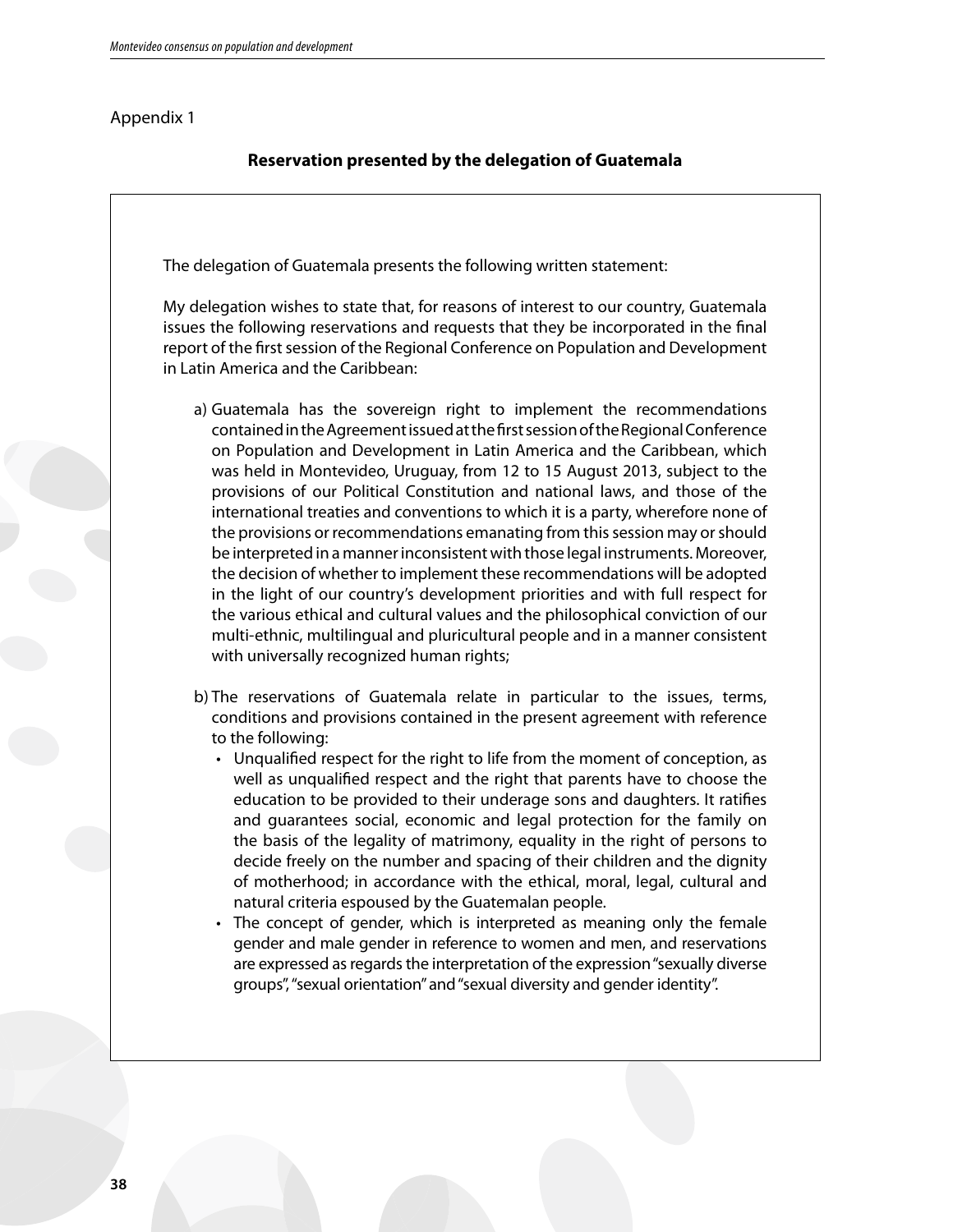The reservation entered by this delegation is based mainly on the following:

Paragraph 1.15 of the Programme of Action of the International Conference on Population and Development, which states that it "**does not create any new international human rights**", but "affirms the application of universally recognized human rights standards to all aspects of population programmes."

"The Programme of Action will require the establishment of common ground, with full respect for the various religious and ethical values and cultural backgrounds. The impact of this Conference will be measured by the strength of the specific commitments made here and the consequent actions to fulfil them, as part of a new global partnership among all the world's countries and peoples, based on a sense of shared but differentiated responsibility for each other and for our planetary home."

As regards the issue of youth, three objectives were established and there is no reference to their reproductive rights:

#### 6.7. The objectives are:

(a) To promote to the fullest extent the health, well-being and potential of all children, adolescents and youth as representing the world's future human resources, in line with the commitments made in this respect at the World Summit for Children and in accordance with the Convention on the Rights of the Child;

(b) To meet the special needs of adolescents and youth, especially young women, with due regard for their own creative capabilities, for social, family and community support, employment opportunities, participation in the political process, and access to education, health, counselling and high-quality reproductive health services;

(c) To encourage children, adolescents and youth, particularly young women, to continue their education in order to equip them for a better life, to increase their human potential, to help prevent early marriages and high-risk child-bearing and to reduce associated mortality and morbidity.